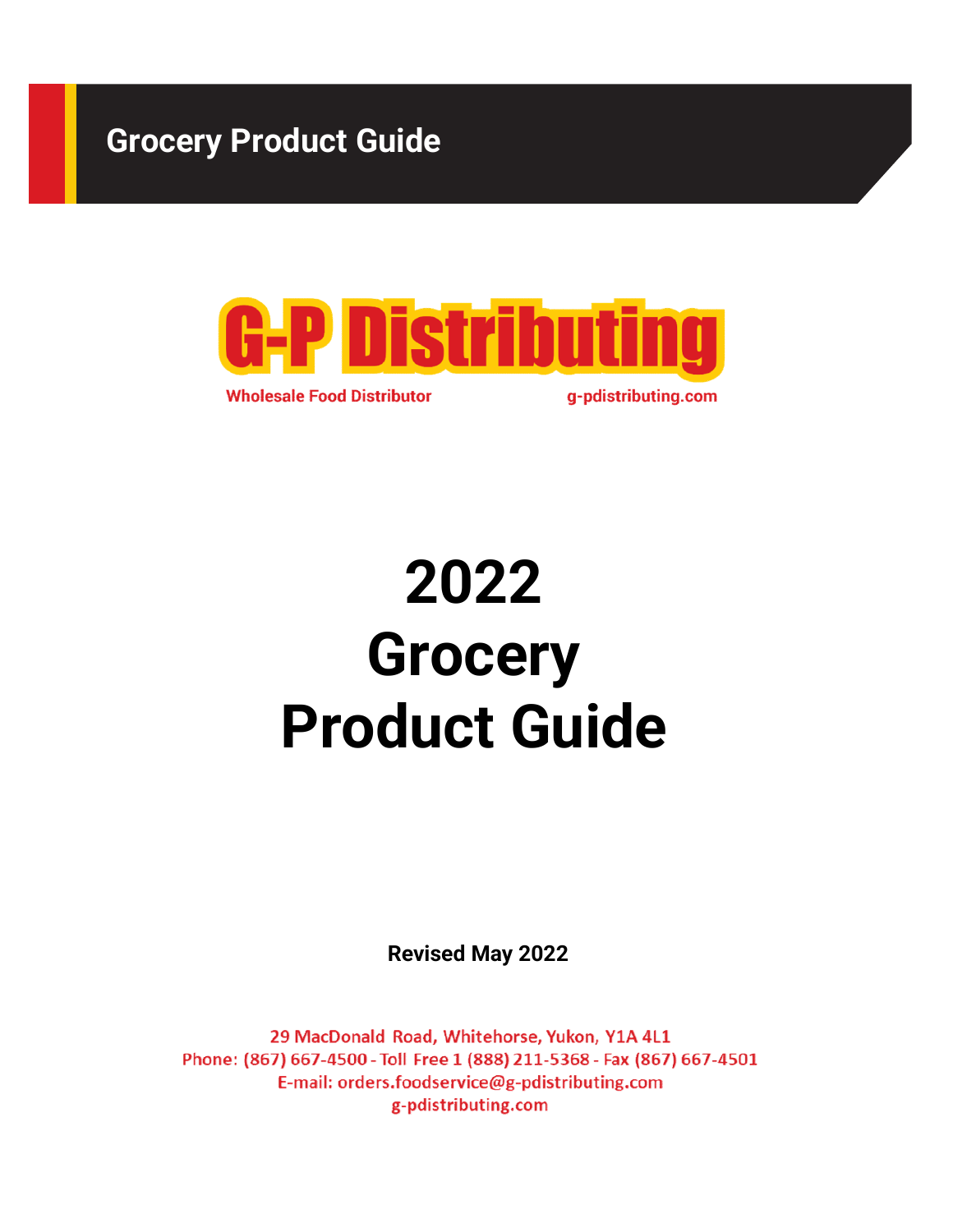#### Ordering from G-P Distributing

**Ordering from G-P Distributing**<br>
Emailing in an order in on a G-P speedsheet is the preferred method of communication.<br>
867-667-4500 ext. 1 Fax: 867-667-4501<br>
Email: orders.foodservice@g-pdistributing.com<br> **ry**<br> **r** 867-667-4500 ext. 1 Fax: 867-667-4501 Email: orders.foodservice@g-pdistributing.com

**Scheing from G-P Distributing**<br>
Emailing in an order in on a G-P speedsheet is the preferred method of commeters<br>
867-667-4500 ext. 1 Fax: 867-667-4501<br>
Email: orders.foodservice@g-pdistributing.com<br> **In Town Delivery**<br>
A All delivered orders are subject to a delivery fee of \$12.99. If an order is under the \$700 minimum there will be an additional freight charge of \$21.99. y before. We will try to accommodate add-ons where possible. In town Afternoon Deliveries: Orders need to be placed by 12pm the day before. We will try to accommodate add-ons where possible. Morning Pick-up orders: Orders need to be placed by 3pm the day before Afternoon Pick-up orders: Orders need to be placed by 11am the same day

Out of town customers, if your route isn't listed below, you will be sent your ordering guidelines by your Sales Consultant

Out of Town Deliveries: Dawson City: Friday by 3pm for Monday Wednesday by 11am for Thursday

**Haines Junction:** Friday by 3pm for Tuesday

Ross River/Faro and Eagle Plains: Tuesday by 11am for Wednesday

Watson Lake/South Run: Orders need to be placed the day before by 11am for the following days. South run is only available Wednesday and Friday Consultant<br>Out of Town Deliveries:<br>Dawson City:<br>Friday by 3pm for Monday<br>Wednesday by 11am for Thursday<br>Haine<u>s Junction:</u><br>Tuesday by 11am for Tweday<br>Tuesday by 11am for Wednesday<br>Tuesday Dy 11am for Wednesday<br>Watson Lake/

#### Cash sale pick-ups and deliveries:

Orders will be required the day before the pickup or delivery date. Orders require a 50% down payment at the time of ordering

Add-ons or changes to orders need to be arranged prior to picking up your order.

#### Special Orders and Cash Sale orders

Cash sale orders are subject to a 50% down payment

### **Returns**

A 25% Restocking Fee may apply for Special Orders and End of Season Returns Returns and Claims must be done within 24 hours.

#### Hours of Operation

Monday to Friday<br>8:00am - 4:00pm from the following days.<br>The diviery date.<br>The diviery date.<br>A prior to picking up your order.<br>And the diviery of Operation<br>Monday to Friday<br>Monday to Friday<br>8:00am - 4:00pm<br>8:00am - 4:00pm<br>piect to change without notice Pricing is subject to change without notice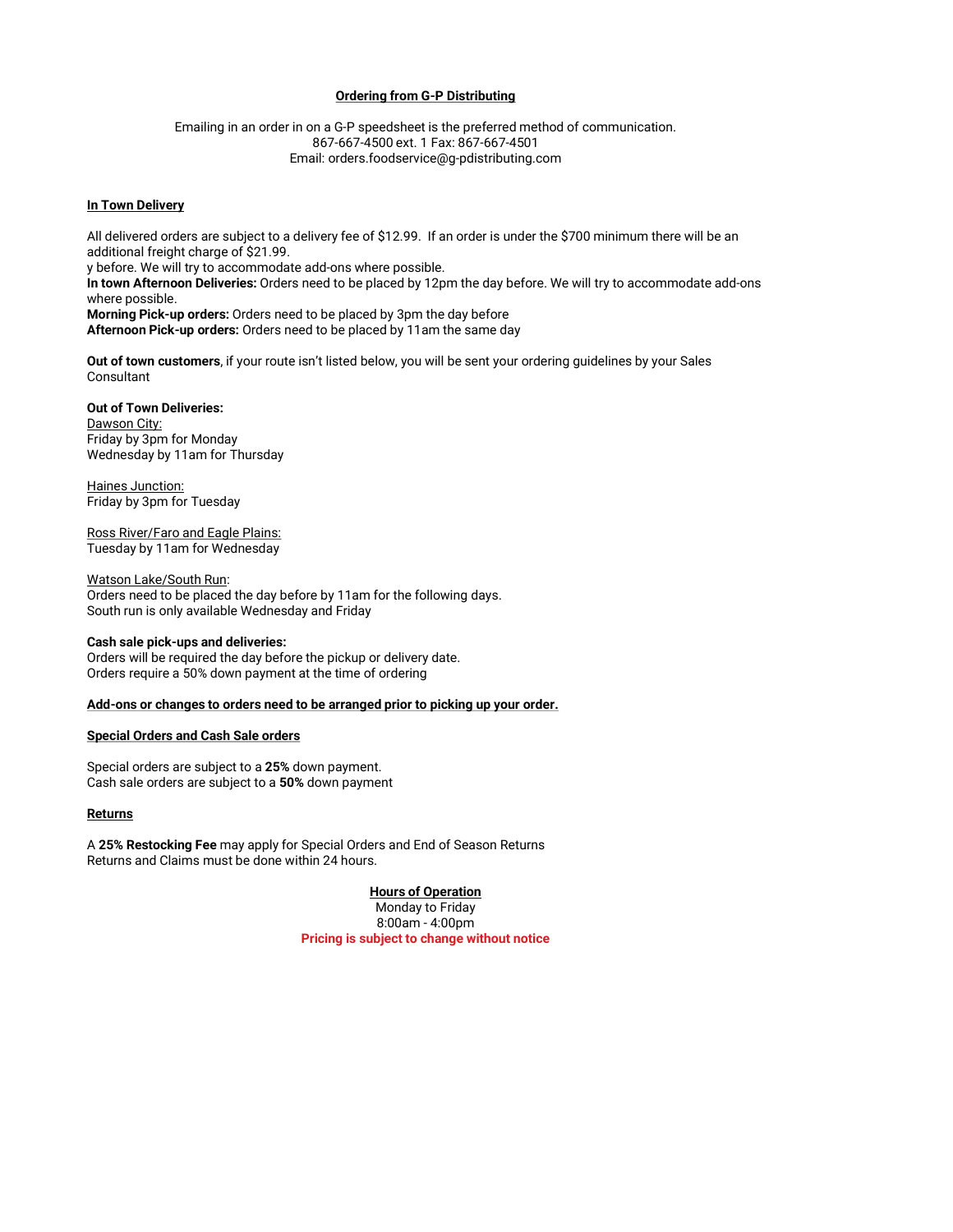| ALMONDS                                        | 1               | <b>CUSTARD</b>               | 2               | <b>PASTA</b>                  | 4                   | IVANILLA EXTRACTI     | 1  |
|------------------------------------------------|-----------------|------------------------------|-----------------|-------------------------------|---------------------|-----------------------|----|
| <b>APPETIZERS</b>                              | 10              | <b>DATES</b>                 | 1               | <b>PEANUT BUTTER</b>          | 5                   | <b>VEAL</b>           | 11 |
| <b>ARTICHOKES</b>                              | 9               | DICED TOMATO                 | 8               | <b>PECANS</b>                 | 1                   | <b>VEGGIE BURGERS</b> | 10 |
| <b>BACON</b>                                   | 11              | <b>DOUGH</b>                 | 2&3             | <b>PEPPERONI</b>              | 11                  | <b>VINEGAR</b>        | 7  |
| <b>BACON BITS</b>                              | 11              | <b>DRIED CRANBERRIES</b>     | 1               | <b>PEROGIES</b>               | 4                   | <b>WALNUTS</b>        | 1  |
| <b>BAGELS</b>                                  | 3               | <b>EGGS</b>                  | 6               | <b>PHYLLO PASTRY</b>          | 2                   | <b>WATER</b>          | 5  |
| <b>BAKING POWDER</b>                           | 1               | <b>EVAPORATED MILK</b>       | 6               | <b>PICKLED BEETS</b>          | 9                   | <b>WHIP TOPPING</b>   | 6  |
| <b>BAKING SODA</b>                             | 1               | <b>FISH</b>                  | 10              | <b>PICKLED JALAPENOS</b>      | 9                   | <b>WHOLE TOMATOE</b>  | 8  |
| <b>BAR MIX</b>                                 | 5               | <b>FLOUR</b>                 | 1               | <b>PICKLES</b>                | 8                   | <b>YEAST</b>          | 1. |
| <b>BARLEY</b>                                  | 4               | <b>FORTUNE COOKIES</b>       | $\overline{2}$  | PIE AND TART SHELLS           | 2                   | <b>YOGURT</b>         | 6  |
| <b>BATTER</b>                                  | 1               | <b>FRIES</b>                 | 12 <sup>2</sup> | PIE FILL                      | 2                   |                       |    |
| <b>BEANS</b>                                   | 4               | <b>FROZEN FRUIT</b>          | 9 & 10 PIES     |                               | $\overline{2}$      |                       |    |
| <b>BEEF</b>                                    | 11              | <b>FROZEN VEGETABLES</b>     |                 | 9 & 10 PIZZA CRUST            | 4                   |                       |    |
| <b>BISON</b>                                   | 11              | <b>GARLIC SPREAD</b>         | 6               | <b>POPCORN</b>                | 5                   |                       |    |
| <b>BREAD</b>                                   | 2&3             | <b>GRAHAM CRUMBS</b>         | 1               | <b>PORK</b>                   | 12                  |                       |    |
| <b>BROTH</b>                                   | 5               | <b>GRAVY</b>                 | 5               | <b>PRODUCE</b>                | 13                  |                       |    |
| <b>BUNS</b>                                    | 2&3             | <b>GUACAMOLE</b>             | 4               | <b>PUDDING</b>                | $\overline{2}$      |                       |    |
| <b>BUTTER</b>                                  | 2               | <b>HAMBURGERS</b>            | 10              | <b>PUMPKIN SEEDS</b>          | 1                   |                       |    |
| <b>BUTTER MILK</b>                             | 6               | <b>HAMBURGERS</b>            | 11              | <b>RAISINS</b>                | 1                   |                       |    |
| <b>CABBAGE ROLLS</b>                           | 12              | <b>HASHBROWNS</b>            | 12              | <b>RELISH</b>                 | 8                   |                       |    |
| CAKE                                           | $\overline{2}$  | <b>HONEY</b>                 | 1               | <b>RICE</b>                   | 4                   |                       |    |
| <b>CANNED FISH</b>                             | 9               | <b>HORSERADISH</b>           | 9               | <b>SALAD DRESSING</b>         | 5                   |                       |    |
| <b>CANNED FRUIT</b>                            | 9               | <b>HOT CHOCOLATE</b>         | 6               | <b>SALMI</b>                  | 11                  |                       |    |
| <b>CANNED VEGETABLES</b>                       | 9               | <b>HOT DOGS</b>              | 12              | <b>SALSA</b>                  | 4                   |                       |    |
| <b>CAPERS</b>                                  | 9               | <b>HOT PEPPER RINGS</b>      | 9               | <b>SALT</b>                   | 2                   |                       |    |
| <b>CEREAL</b>                                  | 5               | <b>ICE CREAM</b>             | 12 & 13         | <b>SANDWICH SPREAD</b>        | 9                   |                       |    |
| <b>CHEESE</b>                                  | 6               | <b>ICE CREAM CONES</b>       | 13              | <b>SAUCES</b>                 | 8                   |                       |    |
| CHEESE WHIZ                                    | 5               | <b>JAM &amp; JELLY</b>       | 5               | <b>SAUERKRAUT</b>             | 8                   |                       |    |
| <b>CHICKEN</b>                                 | 11              | <b>JELLO</b>                 | $\overline{2}$  | <b>SAUSAGE</b>                | 12                  |                       |    |
| <b>CHIPOTLE PEPPERS</b>                        | 9               | <b>JUICE</b>                 | 7               | <b>SEAFOOD</b>                | 10                  |                       |    |
| <b>CHOCOLATE CHIPS</b>                         | 1               | <b>KETCHUP</b>               | 8               | <b>SEASONINGS</b>             | $\overline{2}$      |                       |    |
| COCOA                                          | 1               | LAMB                         | 12              | <b>SMOKED TURKEY</b>          | 11                  |                       |    |
| COCONUT                                        | 1               | <b>LARD &amp; SHORTENING</b> | 2               | <b>SMOKIES</b>                | 12                  |                       |    |
|                                                |                 |                              |                 |                               | 5                   |                       |    |
| <b>COCONUT MILK</b>                            | 6               | LASAGNA                      | 12              | <b>SOUP BASE</b>              |                     |                       |    |
| <b>COFFEE MATE</b>                             | 6               | <b>LENTILS</b>               | 4               | <b>SOUR CREAM</b>             | 6                   |                       |    |
| <b>COFFEE MATE</b><br><b>COOKED ROAST BEEF</b> | 12 <sup>2</sup> | <b>LIQUID SMOKE</b>          | 5<br>1          | <b>SOY MILK</b>               | 6<br>$\overline{2}$ |                       |    |
| <b>COOKIE DOUGH</b>                            | 2 <sup>1</sup>  | <b>MACADEMIA</b>             | $\overline{2}$  | <b>SPICES</b>                 | 4                   |                       |    |
|                                                | $\overline{7}$  | MARGARINE                    |                 | <b>SPLIT PEAS</b>             | $\overline{2}$      |                       |    |
| <b>COOKING WINE</b>                            |                 | <b>MARSHMALLOWS</b>          | 1               | <b>SQUARES</b>                |                     |                       |    |
| <b>CORNED BEEF</b>                             | 12              | <b>MAYO</b>                  | 9               | <b>STRUDELS &amp;TURNOVER</b> | $\overline{2}$      |                       |    |
| CORNMEAL                                       | 1               | <b>MILK</b>                  | 6               | <b>SUGAR</b>                  | 1.                  |                       |    |
| CORNSTARCH                                     | 1               | <b>MOLASSES</b>              | 1               | <b>SWEET POTATO FRIES</b>     | 12                  |                       |    |
| <b>COTTAGE CHEESE</b>                          | 6               | <b>MUFFIN MIX</b>            | 1               | <b>SWEETNER</b>               | 7                   |                       |    |
| <b>CRACKERS</b>                                | 5               | <b>MUSTARD</b>               | 8               | <b>SYRUP</b>                  | 5                   |                       |    |
| CREAM                                          | 6               | <b>NACHO CHIPS</b>           | 4               | <b>TACO SHELLS</b>            | 4                   |                       |    |
| <b>CREAMERS</b>                                | 6               | <b>OATS</b>                  | 1               | TEA                           | 7                   |                       |    |
| <b>CREPES</b>                                  | $\overline{2}$  | OIL                          | 2               | <b>TOMATO PASTE</b>           | 8                   |                       |    |
| <b>CROISSANTS</b>                              | 2               | <b>OLIVES</b>                | 9               | <b>TOMATO SAUCE</b>           | 8                   |                       |    |
| <b>CROUTONS</b>                                | 5               | <b>ONION RINGS</b>           | 10              | <b>TORTILLAS</b>              | 3                   |                       |    |
| <b>CRUSHED TOMATOS</b>                         | 8               | <b>PAN RELEASE</b>           | 2               | <b>TURKEY</b>                 | 11                  |                       |    |
|                                                |                 | PANCAKE & WAFFLE MIX         | 1               |                               |                     |                       |    |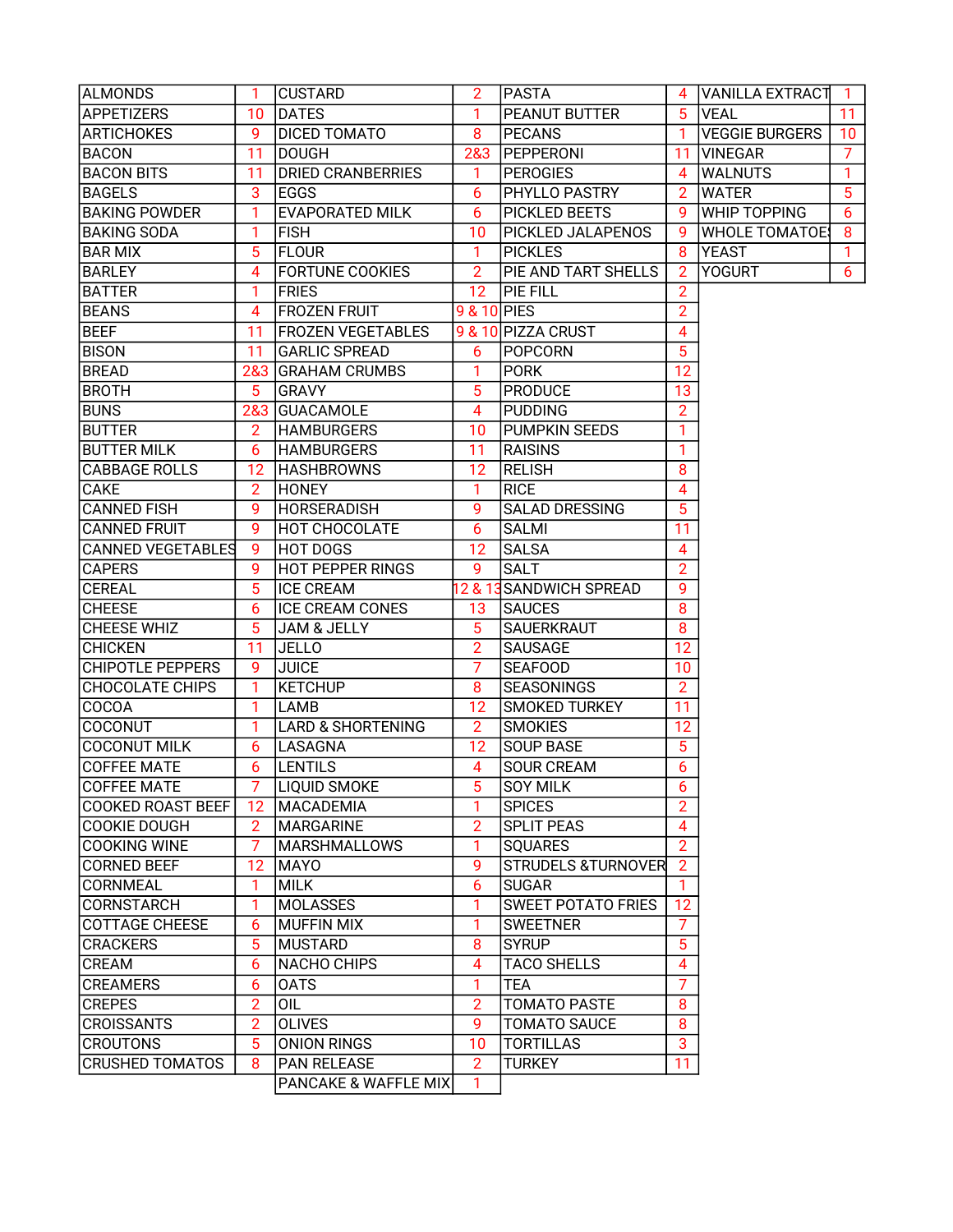|       | <b>FLOUR</b>                                        |                           |          |               | <b>HONEY</b>                          |                 |          |
|-------|-----------------------------------------------------|---------------------------|----------|---------------|---------------------------------------|-----------------|----------|
|       | 9442233 FLOUR A.P. R.HOOD 20KG                      | \$                        | 39.05    | 2460129       | HONEY LIQUID COOP 12/1KG              | \$              | 125.25   |
| 3582S | <b>FLOUR PIZZA SAPUTO 20KG</b>                      | \$                        | 40.63    | $4.21E + 08$  | <b>HONEY LIQUID 1KG</b>               | \$              | 10.57    |
|       | 831545 FLOUR W/WHEAT RH 20KG                        | \$                        |          | 38.08 396903  | HONEY LIQUID KR 200/21GR              | \$              | 81.46    |
|       | 590661 FLOUR UNBLEACH DIAMOND 2                     | $\overline{\$}$           | 40.08    | 714097        | HONEY LIQUID KR 14GR 140PK            | \$              | 40.40    |
|       | <b>SUGAR</b>                                        |                           |          |               | <b>MARSHMALLOWS</b>                   |                 |          |
|       | 114868 SUGAR FINE 10KG                              | \$                        |          | 22.02 253021  | MARSHMALLOW WHT JET 12/400GR          | \$              | 34.25    |
|       | 943829 SUGAR IND G-P DISTR 2000PK                   | \$                        |          | 33.53 2437515 | MARSHMALLOW MINI WHT COOP 12/400G*    | \$              | 32.13    |
|       | 691634  SUGAR FINE ROGERS 12/1KG                    | \$                        | 43.34    | 2437523       | MARSHMALLOW MINI FRT COOP 12/400GR*   | \$              | 32.13    |
|       | 6916344SUGAR FINE 1KG                               | \$                        | 3.69     |               | <b>COCOA</b>                          |                 |          |
|       | 807347 SUGAR CUBES ROGERS 12/500                    | $\$\$                     | 36.39    | 122911        | <b>COCOA FRY'S 12/454GR</b>           |                 | \$119.29 |
| 70054 | <b>SUGAR CANE GRAN ORG 25KG</b>                     | \$                        | 95.53    | 77107         | COCOA FRY'S 454GR                     | \$              | 10.61    |
|       | 213645 SUGAR YELLOW 12/2KG                          | \$                        | 7.61     |               | <b>COCONUT</b>                        |                 |          |
|       | 419070 SUGAR YELLOW 2KG                             | \$                        | 68.43    | 356394        | COCONUT MED U/S 12/400GR              | \$              | 54.01    |
| 32632 | SUGAR BROWN 20KG ROGERS \$                          |                           | 92.48    | 2434710       | COCONUT MED U/S G.B 3KG               | \$              | 36.81    |
|       | 127878 SUGAR BROWN 24/1KG ROGER \$                  |                           | 4.05     | 2434728       | COCONUT SHRED SWEET 3KG               | \$              | 26.84    |
| 204   | <b>SUGAR BROWN 1KG</b>                              | \$                        | 66.50    |               | <b>BAKING PRODUCTS</b>                |                 |          |
|       | 384958 SUGAR ICING 20KG                             |                           | \$103.49 | 6242374       | RAISINS SULTANA 6/1.5KG               | \$              | 65.01    |
|       | 562116  SUGAR ICING ROGERS 24/1KG                   | \$                        | 4.29     | 1526111       | RAISINS SULTANA 1.5KG                 | \$              | 11.53    |
|       | 407809 SUGAR ICING 1KG                              | \$                        | 26.83    | 6239941       | PECAN HALVES RAW TROPH 4KG            | \$              | 150.74   |
|       | 754127 SUGAR RAW TURBINADO 10001 \$                 |                           | 4.29     | 6284657       | PECAN PIECES TROPHY 5KG               | \$              | 163.70   |
|       | 816918 SUGAR BROWN WINGS 1000PK                     | \$                        | 27.68    | 6239966       | <b>WALNUT PIECES TROPHY 3KG</b>       | \$              | 71.06    |
|       | <b>LEAVENING PRODUCTS</b>                           |                           |          | 6239933       | ALMONDS SLICED NAT TROPHY 4KG         | \$              | 111.25   |
|       | 255919 BAKING SODA 1KG CSCD                         | \$                        | 3.87     | 6241640       | ALMONDS WHL NAT COOP 6/1KG*           | \$              | 104.42   |
|       | 398925 BAKING POWDER PINNACLE 5H                    | $\boldsymbol{\mathsf{S}}$ | 27.68    | 411041        | DATES PITTED COOP 24/375GR            | \$              | 60.52    |
|       | 627836 YEAST INST FLEISH 1LB CSCD                   | \$                        | 30.87    | 706051        | <b>GRAHAM CRUMBS HONEYMAID 4.53KG</b> | \$              | 36.16    |
|       | 825844  BAKING POWDER MAGIC 2.5KG                   | \$                        | 5.25     | 864207        | OATS QUICK LITTLE JOHN RH 10KG        | $\frac{1}{2}$   | 23.66    |
|       | 921957 YEAST DRY FLEISH 2LBS*                       | \$                        | 40.47    | 531152        | PUMPKIN SEEDS RAW COOP 8/225G         | \$              | 40.36    |
|       | <b>CORNSTARCH</b>                                   |                           |          |               | <b>PANCAKE &amp; WAFFLES</b>          |                 |          |
|       | 155671 CORN STARCH 12/454GR                         | \$                        |          | 10.55 685750  | PANCAKE MIX CLASSIC R.H. 10KG         | \$              | 39.33    |
|       | 378729   CORN STARCH 454GR                          | \$                        | 48.21    | 3718HF        | <b>COMPLETE WAFFLE MIX 6/5LB</b>      | \$              | 146.75   |
|       | 640649  CORN STARCH 5KG                             | \$                        | 1.00     | 664953        | WAFFLES BELG RND 7" C.E 24PK          | \$              | 49.36    |
| 24496 | CORN STARCH 50LBS                                   | \$                        | 33.96    |               | <b>BATTER</b>                         |                 |          |
|       | <b>CHOCOLATE</b>                                    |                           |          | 138263        | <b>BATTER MIX QUAKER</b>              | \$              | 60.54    |
|       | 223719 CHOC CHIPS CHIPPERS IMIT FOS                 |                           | 97.30    |               | <b>MUFFIN MIX</b>                     |                 |          |
|       | 787606 CHOC CHIPS DARK PURE FOLE \$ 41.30 6343248   |                           |          |               | İMUFFIN BATT BANANA 15LBS             | \$              | 52.91    |
|       | 672097 CHOC CHIPS PURE S/S COOP 1 \$ 135.65 6343255 |                           |          |               | MUFFIN BATT BLUEBERRY                 | \$              | 52.91    |
|       | 259705 CHOC SQUARES S/S BAKER 24 \$ 64.76           |                           |          | 6343263       | MUFFIN BATT BRAN/RAIS 15LBS           | $\overline{\$}$ | 52.91    |
|       | 235648 CHOCOLATE SHAVING S/S 2.2 \$ 64.76           |                           |          | 6343271       | <b>MUFFIN BATT CARROT 15LBS</b>       | $\overline{\$}$ | 52.91    |
|       | <b>MOLASSES</b>                                     |                           |          | 6343289       | MUFFIN BATT CHOC CHNK 15LBS           | \$              | 52.91    |
|       | 599407 MOLASSES FAMILY CROSBY 6/                    | \$                        | 28.74    | 6343305       | MUFFIN BATT DBL CHOC 15LBS            | \$              | 52.91    |
|       | 959502 MOLASSES BLACKSTRAP 5KG                      | S                         | 21.90    | 6343347       | MUFFIN BATT LEM/CRAN 13.5LBS          | \$              | 52.31    |
|       | <b>EXTRACT</b>                                      |                           |          | 6343321       | MUFFIN BATT OAT/APL 13.5LBS           | \$              | 56.35    |
|       | 435057 EXTRACT VANILLA IMIT HARM                    | \$                        | 4.77     | 6343339       | MUFFIN BATT ORNG/CRAN 8LBS            | \$              | 35.60    |
|       | 640615 EXTRACT VANILLA PURE 1L                      |                           | \$225.44 | 299           | MUFFIN BATTER RAS/YOG 16 LB           | \$              | 52.91    |
|       | <b>CORNMEAL</b>                                     |                           |          |               |                                       |                 |          |
| 30842 | <b>CORN MEAL YELLOW 50LBS</b>                       | \$                        | 48.11    |               |                                       |                 |          |
|       | 675652 CORN MEAL PURITY 500GR CS                    | \$                        | 2.17     |               |                                       |                 |          |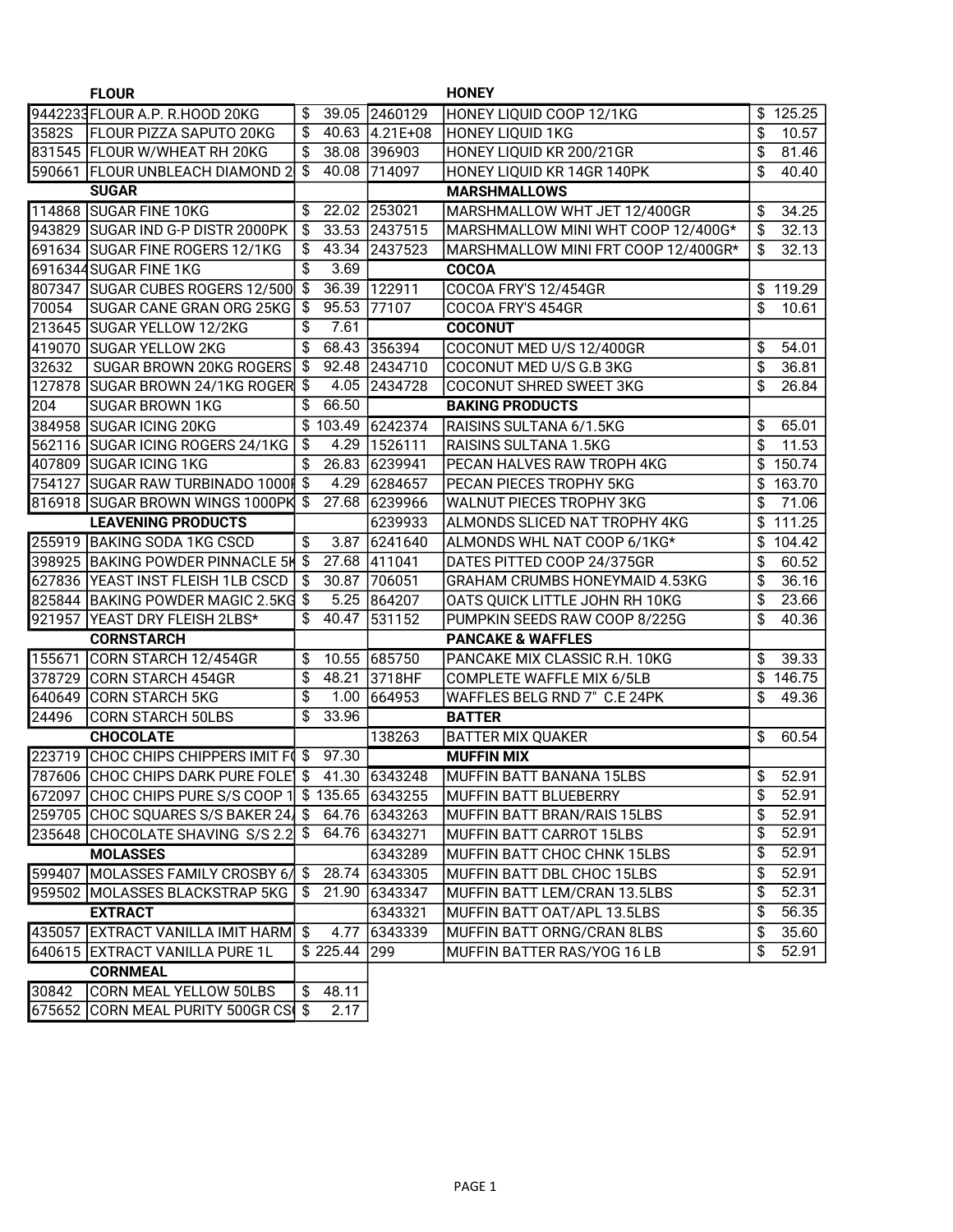| <b>CREPES</b>                             |                |                 | <b>PASTRY &amp; BAKED GOODS</b>               |                          |        |
|-------------------------------------------|----------------|-----------------|-----------------------------------------------|--------------------------|--------|
| 998278 CREPE SHELLS 7" RF 100PK*          |                |                 | \$ 31.18 881490 NANAIMO VARIETY O.C 4/100oz*  | \$                       | 124.97 |
| <b>COOKIES &amp; COOKIE DOUGH</b>         |                |                 | PIE FILL, PIES & SHELLS                       |                          |        |
| 896712 COOKIE D. CHOC CHIP EB 128/2oz     | \$<br>69.91    |                 | 2426443 PIE BLUEBERRY 10" B&S 6/1304G*        | \$                       | 90.13  |
| 860577 COOKIE D. CHOC CHUNK EB 128/2oz    | \$             |                 | 66.94 2426260 PIE COCONUT CRM 10" T&S 6/765G* | \$                       | 57.78  |
| 857375 COOKIE D. DOUBLE CHOCO E.B.128/2oz | \$             | 69.91 336073    | PIE FRUIT CHEF PIERRE 6/1360GR                | \$                       | 95.18  |
| 874800 COOKIE D. GINGER MOLASSES 128/2oz  | \$             |                 | 69.91 2426344 PIE PECAN 10" T&S 6/1360G*      | \$                       | 85.02  |
| 136697 COOKIE D. OAT/CRAN/WALNUT 128/2oz  | \$             |                 | 69.91 2421360 PIE STR/RHUBARB 6/620 GRAMS*    | \$                       | 29.73  |
| 884379 COOKIE D. OAT/RAISIN EB 128/2oz    | \$             |                 | 69.91 2426310 PIE APPLE 6/1304 GR             | \$                       | 70.87  |
| 356667 COOKIE D. P/BUTTER EB 128/2oz      | \$             |                 | 69.91 2426450 PIE CHERRY 10" CHEF.P 6/1304GR  | \$                       | 89.69  |
| 869685 COOKIE D. SHORTBREAD EB 256/1oz    | \$             |                 | 66.94 2426278 PIE PUMPKIN 10" T&S 6/1219G*    | \$                       | 79.01  |
| 707414 COOKIE D. VARIETY PACK EB 224/2oz  |                | \$129.76 602136 | PIE SHELL 5" DEEP WSTN 1                      | \$                       | 67.86  |
| 243873 COOKIE D. WHT CHOC MAC EB 128/2oz  | \$             | 76.47 808758    | PIE TOPS 5" WSTN 120PK*                       | \$                       | 44.28  |
| <b>CUSTARD</b>                            |                | 834994          | PIE SHELL 9" FZ 30PK*                         | \$                       | 56.97  |
| 259077 CUSTARD POWDER BIRDS 12/340GR*     | \$             | 60.35 101816    | PUFF PASTRY SHEETS 20/12.3oz                  | \$                       | 71.47  |
| <b>PUDDING &amp; JELLO</b>                |                | 701334          | PHYLLO PASTRY COOP 18/454GR                   | \$                       | 60.18  |
| 382580 PUDDING & PIE CHOC JELLO 1KG       | \$<br>26.46    | 893230          | PIE FILL APPLE EDSMITH 12KG                   | \$                       | 78.86  |
| 672469 PUDDING & PIE COCONUT SHIR 12/175G | \$             | 24.37 615161    | PIE FILL APPLE EDSMITH 5KG                    | \$                       | 37.95  |
| 462549 PUDDING BSCOTCH INST JELLO 1KG     | \$             | 10.48 891291    | PIE FILL B/BERRY EDSMITH 12KG                 | \$                       | 97.67  |
| 462168 PUDDING CHOC INST JELLO 1KG CS     | \$             | 10.48 612697    | PIE FILL B/BERRY EDSMITH 5KG                  | \$                       | 51.93  |
| 461574 PUDDING VANILLA INST JELLO 1KG     | \$             | 10.48 838235    | PIE FILL CHERRY EDSMITH 12KG                  | \$                       | 114.49 |
| 614453 PUDDING BSCOTCH SNACK 12/4PK       | \$<br>36.30    | 615724          | PIE FILL CHERRY EDSMITH 5KG                   | \$                       | 57.11  |
| 614297 PUDDING CHOC SNACK PK 12/4PK61     | \$<br>36.30    |                 | <b>MARGARINE, LARD &amp; SHORTENING</b>       |                          |        |
| 614461 PUDDING TAPIOCA S.P. 12/4PK*       | \$<br>36.30    |                 | 5016149   MARG TULIP 36/1LB                   | \$                       | 77.66  |
| 614388 PUDDING VAN SNACK PK 12/4PK        | \$<br>36.30    |                 | 50014222 MARG TULIP 1LB                       | $\overline{\mathcal{L}}$ | 2.13   |
| 462598 JELLO BLUEBERRY 1KG CSCD           | \$<br>9.46     | 31120           | MARG DELICIA NH 15KG                          | \$                       | 72.98  |
| 462994 JELLO CHERRY 1KG CSCD              | \$             | 9.46 31776      | MARG DELICIA IND 600/6.5GR6                   | \$                       | 44.81  |
| 462762 JELLO LEMON 1KG CSCD               | \$<br>9.46     | 70477           | MARG BECEL SOFT TUB 907GR                     | \$                       | 6.55   |
| 462689 JELLO LIME 1KG CSCD                | \$<br>9.46     | 185660          | MARG BECEL SOFT TUB 12/907GR                  | \$                       | 122.07 |
| 462895 JELLO ORANGE 1KG CSCD              | \$<br>9.46     | 992911          | LARD TENDERFLAKE ML 454GR                     | \$                       | 4.73   |
| 462952 JELLO RASPBERRY 1KG CSCD           | \$             | 9.46 241984     | LARD TENDERFLAKE ML 36/454GR                  | \$                       | 196.17 |
| 462663 JELLO STRAWBERRY 1KG CSCD          | \$             | 9.46 81448      | LARD TENDERFLAKE 20KG*                        | \$                       | 109.81 |
| <b>PASTRY &amp; BAKED GOODS</b>           |                |                 | 5002380 SHORTENING A/P NH50 20KG*             | \$                       | 109.81 |
| 897512 CROISSANT JBO UNBKD GB 120/84G     | \$110.06       | 245449          | SHORTENING CRISCO 36/454GR                    | \$                       | 146.95 |
| 669218 CROISSANT SMALL B&S G.B 216/42*    | \$             |                 | 96.15 1298900 SHORTENING CRISCO 454GR         | \$                       | 4.09   |
| 829630 CROISSANT JBO BKD 20986 48/70G     | \$<br>80.23    |                 | <b>BUTTER</b>                                 |                          |        |
| 244028 BUNS CINNAMON CRM CHS T&S          |                | \$77.87 960716  | <b>BUTTER UNSALTED 1LB</b>                    | \$                       | 8.06   |
| 981845 DOUGH DANISH TWISTS GB 120/70G     |                | \$114.38 652636 | <b>BUTTER SALTED 1LB</b>                      | \$                       | 8.01   |
| 105023 STRUDEL APPLE MINI B&S 160/95G     |                | \$100.05 71821S | BUTTER PORT WHIP 4.6GR 715PK                  | \$                       | 71.33  |
| 105403 STRUDEL BLUEBERRY MINI B&S 160     |                | \$125.74 71817S | <b>BUTTER PORT SALTED 715PK 7GR</b>           | \$                       | 108.63 |
| 105429 STRUDEL CHERRY MINI B&S 160/95     | \$108.93       |                 | OIL                                           |                          |        |
| 480475 TURNOVER CHERRY B&S G.B 108/3.     |                | 478618          | OIL OLIVE PURE RED CAP CRPLI 3L*              | \$                       | 46.80  |
| 376558 BROWNIE DEEP DUTCH 100oz           | \$             | 32.32 30103     | OIL CANOLA JIBS 16L                           | \$                       | 60.29  |
| 376608 BUTTERTART O.C 2/100oz             | \$             | 65.29 5006523   | OIL CANOLA 4/3L CAPRI                         | \$                       | 57.30  |
| 376541 CAKE CARROT OC 100oz               |                |                 | \$29.10 9772233 OIL CANOLA 3L                 | \$                       | 14.77  |
| 142018 CAKE COMBI 4/100oz OC              | \$130.70 30161 |                 | OIL CANOLA & OLIVE BLEND 3L                   | \$                       | 25.23  |
| 493304 DATE SQUARES 0.C 1/110oz           | $$32.96$ 30306 |                 | OIL COCONUT WHITE 15KG                        | $\sqrt[6]{\frac{1}{2}}$  | 127.15 |
| 376616 NANAIMO BARS O.C 2/97oz            | \$66.57        |                 |                                               |                          |        |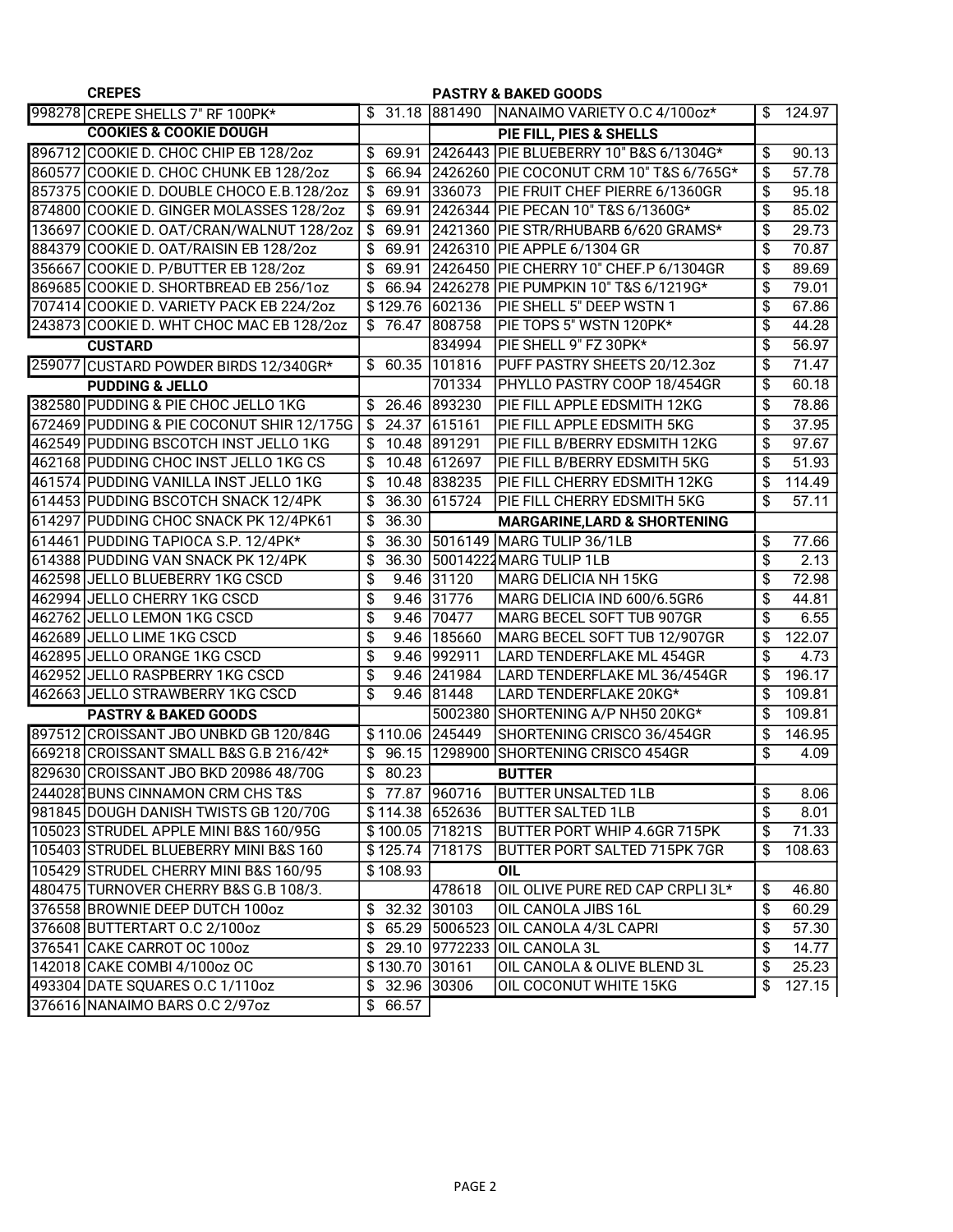|         | <b>PAN RELEASE</b>                   |             | <b>SEASONING &amp; SPICES</b> |                                        |    |         |  |  |
|---------|--------------------------------------|-------------|-------------------------------|----------------------------------------|----|---------|--|--|
| 36855   | AMAZING COAT ULTRA 6/17oz            |             | $$43.42$  905349              | PEPPER LEMON LAWRY 600GR               | \$ | 26.91   |  |  |
| 350892  | PAM NO STICK 12/170G                 |             | \$ 67.35 925164               | PEPPER WHT GRND HORTON 596G            | \$ | 39.77   |  |  |
| 351718  | PAM NO STICK NATURAL 12/110GR        |             | 925230                        | PEPPERCORN BLEND WHL 516GR HOR         | \$ | 35.31   |  |  |
|         | <b>SALT, SEASONING &amp; SPICES</b>  |             | 925255                        | POPPY SEEDS HORTON 596GR               | \$ | 15.93   |  |  |
| 906305  | ALLSPICE GRND HORTON 475GR           |             | \$ 28.76 925438               | SAGE GROUND HORTON 341GR               | \$ | 14.43   |  |  |
| 906321  | <b>BASIL LEAVES HORTON 190GR</b>     | \$          | 8.05 925453                   | SAGE LEAVES HORTON 200GR               | \$ | 13.39   |  |  |
| 906339  | <b>BASIL LEAVES HORTON 790GR</b>     | \$<br>29.60 | 8618311                       | SALT KOSHER WINDSOR 1.36KG             | \$ | 7.50    |  |  |
| 906347  | <b>BAY LEAVES WHOLE HORTON 454GR</b> | \$<br>30.83 | 861831                        | SALT KOSHER WINDSOR 12/1.36KG          | \$ | 83.08   |  |  |
| 906370  | <b>CAYENNE PEPPER HORTON 452GR</b>   | \$          | 11.55 8977022                 | <b>SALT PORTION 2000PK</b>             | \$ | 7.58    |  |  |
| 906388  | <b>CELERY SALT HORTON 908GR</b>      | \$<br>12.31 | 897702                        | SALT PORTION 3/2000PK                  | \$ | 21.29   |  |  |
| 906396  | CELERY SEED WHL HORT 500GR           | \$          | 11.41 367490                  | SALT SEASONING LAWRY'S 450GR           | \$ | 7.36    |  |  |
| 906420  | CHILI POWDER HORTON 2.27KG           | \$          | 48.38 876193                  | SALT SEASONING LAWRY'S 5LBS            | \$ | 24.21   |  |  |
| 906412  | CHILI POWDER HORTON 596G             | \$          | 14.89 382697                  | SALT SIFTO NON ION 20KG                | \$ | 21.32   |  |  |
| 906438  | <b>CHILLIES CRUSHED HORTON 350GR</b> | \$          | 9.55 886283                   | SEASONING CAJUN LAWRY 725GR            | \$ | 19.77   |  |  |
| 906479  | CINNAMON GRND HORTON 2.27KG          | \$<br>65.71 | 927673                        | SEASONING CHIPOTLE HORTON 658G         | \$ | 22.55   |  |  |
| 906461  | <b>CINNAMON GRND HORTON 454GR</b>    | \$          | 15.17   139840                | SEASONING GARLIC PLUS CH 580GR         | \$ | 18.29   |  |  |
| 906487  | <b>CLOVES GRND HORTON 500GR</b>      | \$<br>36.07 | 784249                        | SEASONING GREEK HORTON 392G            | \$ | 13.86   |  |  |
| 8463866 | CUMIN SEED GRND HORT 454GR CS        | \$<br>17.11 | 924183                        | SEASONING ITALIAN HORTON 255GR         | \$ | 12.29   |  |  |
| 923557  | CURRY POWDER 520 GR                  | \$          | 12.69 815498                  | SEASONING KITCHEN BOUQUET 909M         | \$ | 14.14   |  |  |
| 923615  | <b>GARLIC GRAN HORTON 3.18KG</b>     | \$          | 98.94 494807                  | SEASONING MONT CHIC HORT 653GR         | \$ | 16.25   |  |  |
| 923607  | <b>GARLIC GRAN HORTON 700GR</b>      | \$          | 25.10 403261                  | SEASONING MONT STEAK C.H. 825G         | \$ | 18.65   |  |  |
| 36987   | <b>GARLIC POWDER 227 KG BAKEMARK</b> | \$<br>54.10 | 855072                        | SEASONING MONT STEAK CH 3.4KG          | \$ | 64.00   |  |  |
| 923946  | <b>GARLIC POWDER HORTON 525GR</b>    | \$          | 15.72 494799                  | SEASONING MONT STEAK HORT 825G         | \$ | 19.43   |  |  |
| 923664  | GARLIC SALT GRAN HORTON 1050GR       | \$          | 12.40 925271                  | SEASONING POULTRY HORTON 375GR         |    |         |  |  |
| 923805  | GARLIC SALT GRAN HORTON 4.54KG       | \$          | 60.82 139972                  | SEASONING RST GARLIC/PEP CH 66         | \$ | 20.38   |  |  |
| 924084  | GINGER GRND HORTON 454GR             | \$          | 13.24 140103                  | SEASONING TEX MEX C.H. 560GR           | \$ | 16.63   |  |  |
| 924225  | MARJORAM LEAVES 128GR                | \$<br>8.80  | 925537                        | SESAME SEED HORTON 577GR               | \$ | 11.24   |  |  |
| 2416105 | MUSTARD DRY KEENS 12/43G             | \$<br>35.56 | 925248                        | SPICE PICKLING HORTON 474GR            | \$ | 13.13   |  |  |
| 924274  | MUSTARD GRND HORT 452GR              | \$<br>8.29  | 1925636                       | <b>TARRAGON LEAVES WHL HORT 125G</b>   | \$ | 15.66   |  |  |
| 924324  | NUTMEG GRND HORTON 525GR             | \$          | 29.68 925651                  | THYME GROUND HORTON 375GR              | \$ | 21.82   |  |  |
| 924365  | ONION FLAKES HORTON 341GR            | \$          | 11.18 925669                  | THYME LEAVES HORTON 224GR              | \$ | 14.06   |  |  |
| 842195  | ONION GRANULATED CH 2.7KG            | \$          | 49.45 925677                  | TUMERIC GRND HORTON 560GR              | \$ | 15.10   |  |  |
| 924415  | ONION MINCED 500GR                   | \$<br>12.42 |                               | <b>BAGELS, BREAD, BUNS &amp; DOUGH</b> |    |         |  |  |
| 924621  | ONION POWDER HORTON 2.27KG           | \$          | 42.49 329045                  | <b>BREAD CRUMBS PANKO 25LBS</b>        |    | \$51.00 |  |  |
| 924498  | ONION POWDER HORTON 550GR            | \$          | 12.07 208975                  | BREAD CRUMBS PANKO KIKK 12/227GR       | \$ | 43.72   |  |  |
| 924639  | ONION SALT HORT 1000G                | \$          | 10.93   121968                | BREAD 100% W/WHEAT SIG DEMP 68         | \$ | 4.57    |  |  |
| 6292197 | OREGANO GRND HORT 2.27KG             | \$          | 50.26 121986                  | BREAD 12 GRAIN DEMP 680GR0             | \$ | 4.99    |  |  |
| 924746  | OREGANO GRND HORTON 350GR            | \$          | 17.95 121982                  | BREAD ANCIENT WG 680GR*                | \$ | 4.99    |  |  |
| 924647  | OREGANO LEAVES HORTON 150GR          | \$          | 9.46   121999                 | BREAD BR SAND 100% 675GR DEMP          | \$ | 3.76    |  |  |
| 924753  | OREGANO WHOLE HORTON 680GR           | \$          | 36.31 121907                  | BREAD CINN/RAISIN 680GR HMST           | \$ | 5.57    |  |  |
| 924787  | PAPRIKA SPANISH HORTON 596GR         | \$          | 14.16 121984                  | BREAD M/GRAIN DEMP 680GR               | \$ | 4.94    |  |  |
| 924852  | PARSLEY FLAKES HORTON 360GR          | \$          | 24.00 122230                  | BREAD RYE CANADIAN LARGE 900gr         | \$ | 7.28    |  |  |
| 924845  | PARSLEY FLAKES HORTON 85GR           | \$          | 7.41 921198                   | BREAD SOURDOUGH 908GR                  | \$ | 6.92    |  |  |
| 8780666 | PEPPER BLK WINGS 2000PK              | \$          | 11.98 121978                  | BREAD TEXAS WHITE 675GR MCG            | \$ | 3.76    |  |  |
| 925016  | PEPPER BLK CRACKED HORT 511G         | \$          | 26.05 2463511                 | BREAD UDI MULITGRAIN GF 8/340G*        | \$ | 52.81   |  |  |
| 925065  | PEPPER BLK GRND HORT 2.27KG          |             | \$106.55 6202386              | BREAD WHITE GLUTINO 8/369g*            | \$ | 52.19   |  |  |
| 925032  | PEPPER BLK GRND HORT 540GR           |             | \$ 27.60 121990               | BREAD WHITE SAND 675GR                 | \$ | 3.76    |  |  |
| 925081  | PEPPER BLK WHOLE HORT 574GR          | \$29.30     |                               |                                        |    |         |  |  |
| 878066  | PEPPER BLK WINGS 3/2000PK            | \$33.67     |                               |                                        |    |         |  |  |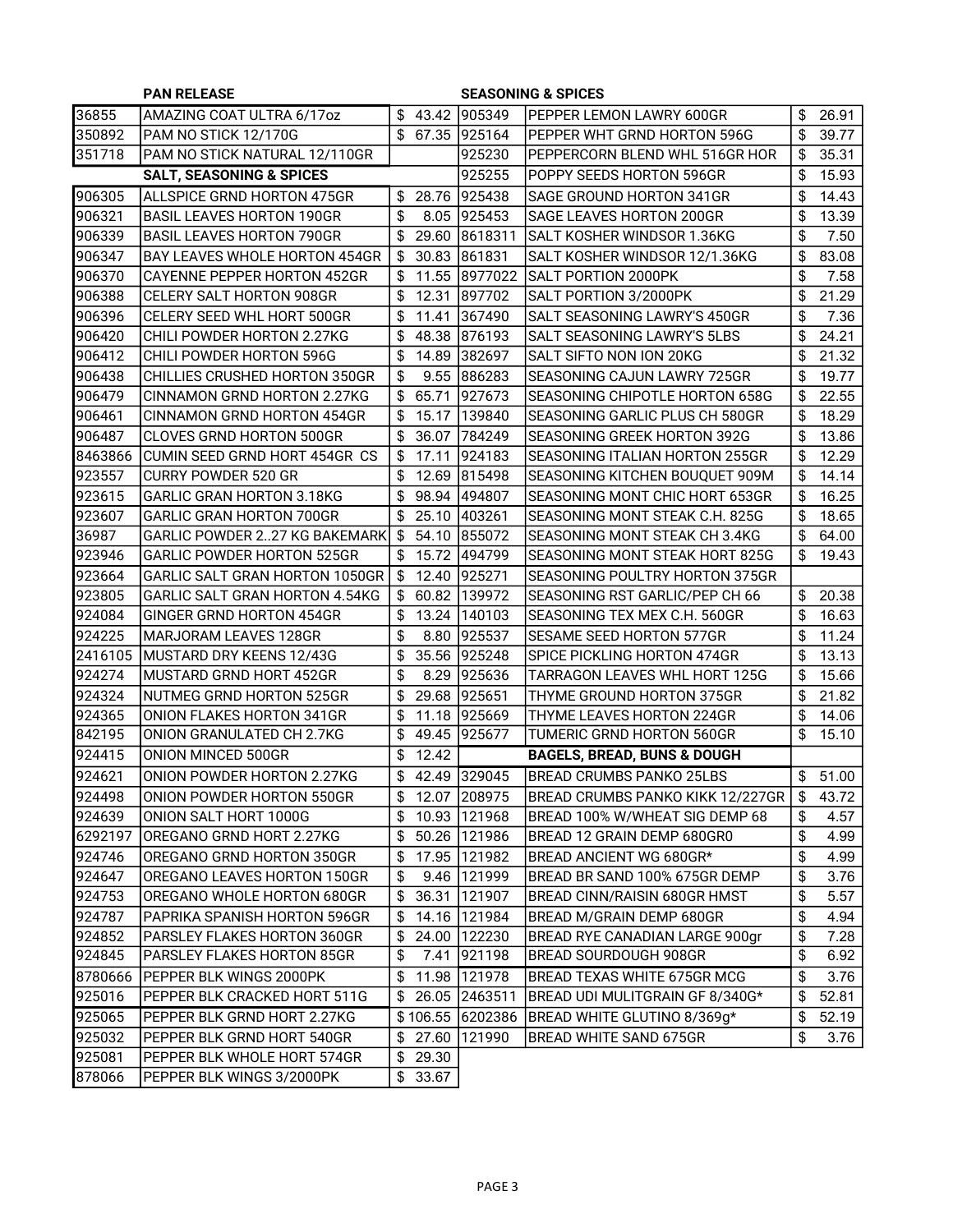|         | <b>BAGELS, BREAD, BUNS &amp; DOUGH</b> |        |           | <b>BEANS</b>   |                                         |                           |          |
|---------|----------------------------------------|--------|-----------|----------------|-----------------------------------------|---------------------------|----------|
| 121978  | <b>BREAD TEXAS WHITE 675GR MCG</b>     | \$     |           | 3.76 6231856   | BEANS PINTO DRY 10KG                    | \$                        | 42.80    |
| 2463511 | BREAD UDI MULITGRAIN GF 8/340G*        | \$     |           | 52.81 811851   | BEANS KIDNEY UNICO 24/540ML             | \$                        | 65.42    |
| 6202386 | BREAD WHITE GLUTINO 8/369g*            | \$     |           | 52.19 564542   | BEANS KIDNEY PRIMO 6/2.84L              | \$                        | 63.17    |
| 121990  | <b>BREAD WHITE SAND 675GR</b>          | \$     |           | 3.76 755150    | <b>BEANS KIDNEY PRIMO 2.84L</b>         | \$                        | 10.10    |
| 118131  | BAGEL 12 GRAIN DEMP BAG                | \$     |           | 5.05 6278865   | <b>BEANS KIDNEY RED DRY10KG</b>         | \$                        | 51.08    |
| 921344  | BAGEL BLUEBERRY DEMP SIGNATURE         | \$     |           | 5.45 6231849   | BEANS NAVY WHITE DRY10KG                | \$                        | 43.48    |
| 118129  | <b>BAGEL CINN RAISIN DEMP BAG</b>      | \$     |           | 5.05 454785    | BEANS W/TOM SAUCE 12/1.36L              | \$                        | 51.08    |
| 118126  | <b>BAGEL EVERYTHING DEMP BAG</b>       | \$     | 5.05      |                | <b>BARLEY, LENTILS &amp; PEAS</b>       |                           |          |
| 118127  | <b>BAGEL PLAIN DEMP BAG</b>            | \$     |           | 5.05 6231864   | <b>BARLEY PEARL AGT 10KG</b>            | \$                        | 30.38    |
| 118128  | <b>BAGEL SESAME DEMP BAG</b>           | \$     |           | 5.05 6231872   | BARLEY POT AGT 10KG*                    | \$                        | 28.30    |
| 118130  | BAGEL W/WHEAT DEMP BAG                 | \$     |           | 5.05 6231906   | LENTILS GREEN AGT 10KG                  | \$                        | 18.29    |
| 121786  | <b>BUNS HAMB PLAIN 12PK</b>            | \$     |           | 5.84 6231914   | <b>LENTILS RED AGT 10KG</b>             | \$                        | 33.82    |
| 501329  | BUNS HOT DOG JUMBO 7" 6 PK             | \$     |           | 3.42 6231880   | PEAS GREEN SPLIT AGT 10KG               | \$                        | 33.82    |
| 121788  | BUNS HOT DOG REG 12 PACK               | \$     |           | 5.60 811877    | PEAS CHICK UNICO 24/540ML               | \$                        | 65.42    |
| 121917  | BUNS HAMB 4.5" DELUXE SES 8PK          | \$     |           | 3.63 6231898   | PEAS YELLOW SPLIT AGT 10KG              | \$                        | 30.38    |
| 121652  | BUNS SUB 8" OVAL 6PK                   | \$     | 4.57      |                | <b>PASTA</b>                            |                           |          |
| 129594  | <b>BUNS HAMB GOLDEN DLX 8PK</b>        | \$     |           | 5.05 3008S     | FETTUCINE SAPUTO 20LBS                  | \$                        | 42.21    |
| 6287718 | BUNS BURGER BRIOCHE T&S 10/12PK        | \$     |           | 120.79 519272  | <b>FUSILLI PRIMO 20LBS</b>              | \$                        | 51.62    |
| 634675  | BUNS PANINI M/GRAIN P/B 62/4.20Z       | \$     |           | 76.40 855049   | <b>FUSILLI VEG PRIMO 2/5LBS</b>         | \$                        | 32.00    |
| 711721  | BUNS PANINI WHT P/B 62/3.7oz           | \$     | 76.41     | 212944         | LASAGNA O/READY 10LB                    | \$                        | 32.96    |
| 423988  | BUNS UDIS HAMB 8/295GR                 | \$     |           | 42.06 877621   | LASAGNA PRIMO 10LBS                     | \$                        | 28.21    |
| 546341  | BUNS CIABATTA LRG 4x6 60/4.4oz         | \$     |           | 133.93 378147  | <b>LINGUINE PRIMO 20LBS</b>             | \$                        | 54.52    |
| 131052  | BUNS DNR ROLL ASST P/B 240/32G         | \$     | 128.91    | 3007S          | <b>MACARONI ELBOWS 20LB</b>             | \$                        | 42.21    |
| 2490191 | BUN FOCACCIA ROSEMARY 60/127G*         | \$     |           | 54.84 885467   | MAFALDA 1/2 " PRIMO 10LBS               | \$                        | 25.86    |
| 122563  | <b>BUNS SAUSAGE TUSCANA 6PK</b>        | \$     | 5.41      | 403477         | NOODLES EGG BROAD 10LB                  | \$                        | 30.55    |
| 134445  | DOUGH KAISER LRG RB 145/78G            | \$     | 71.01     | 473074         | PASTA BOW TIE PRIMO 10LB*               | \$                        | 32.07    |
| 777078  | DOUGH PIZZA BALL 16oz 30/454G          | \$     |           | 69.98 6278162  | PENNE RIGATE PRIMO 20LB                 | \$                        | 51.62    |
| 755355  | DOUGH KAISER WW 60% R.B 145/2.7oz      | \$     |           | 72.83 338699   | ROTINI VEG PRIMO 2/5LBS                 | \$                        | 32.00    |
| 134205  | DOUGH BREAD WHITE R/B 30/18.7oz        | \$     |           | 67.62 800631   | SHELLS SMALL PRIMO 2/10LB*              | \$                        | 47.76    |
| 134239  | DOUGH BREAD WW 60% R/B 30/650G         | \$     | 67.72     | 3005S          | SPAGHETTI SAPUTO 20LBS                  | \$                        | 42.21    |
|         | <b>TORTILLAS</b>                       |        |           |                | <b>PIZZA CRUST</b>                      |                           |          |
| 508275  | <b>TORTILLA 12" W/WHEAT 10DZ</b>       | \$     |           | 20.00 127894   | PIZZA CRUST 14" 12/525GR                | \$                        | 50.37    |
| 804195  | TORTILLA 12" FLOUR 10DZ                | ሖ<br>Φ |           | 59.97 818278   | PIZZA CRUST 12" 24/350GR                | $\overline{\$}$           | 83.27    |
| 580563  | TORTILLA 12" TOMATO ELTOR 10DZ         | \$     |           | 64.88   141903 | PIZZA CRUST 10" FLAT 18/22*             | \$                        | 47.26    |
| 719021  | TORTILLA 6" CORN EL TOR 60DZ           | \$     |           | 65.49 405647   | PIZZA CRUST 9" GF UDI 8/PK*             | $\boldsymbol{\mathsf{s}}$ | 49.74    |
| 875609  | TORTILLA 11" FLOUR 12DZ                | \$     | 92.02     |                | <b>TACO SHELLS AND NACHO CHIPS</b>      |                           |          |
| 580498  | TORTILLA 12" SPINACH ELTOR 10D         | \$     |           | 64.69 196170   | TACO SHELLS CRUNCH12/125G               | \$                        | 37.32    |
| 208058  | TORTILLA 6.5" FLOUR 20DZ*              | \$     |           | 63.01 25210D   | CHIPS TORTILLA ORIG 9/275G              | \$                        | 34.93    |
|         | <b>RICE</b>                            |        |           | 25290D         | CHIPS TORTILLA BOWL 12/230gr            | \$                        | 51.67    |
| 495028  | <b>RICE LONG GRAIN GARDEN 18KG</b>     | \$     | 69.13     |                | <b>GUACAMOLE</b>                        |                           |          |
| 608331  | RICE BASMATI UB 2/4KG                  | \$     |           | 73.31 6270573  | <b>GUACAMOLE SW 12/1LB</b>              | \$                        | 97.41    |
| 886119  | <b>RICE CONVERTED UB 10KG</b>          | \$     | 39.18     |                | <b>SALSA</b>                            |                           |          |
| 313726  | RICE PARBOIL UNCLE TOM'S 20KG          | \$     | 73.43 107 |                | <b>SALSA THICK&amp;CHUNKY PACE 3.7L</b> | \$                        | 25.80    |
|         | <b>BEANS</b>                           |        |           | 823518         | SALSA THICK&CHUNKY 4/3.7L               |                           | \$107.79 |
| 102061  | BEANS GARBONZO S.H. 2.84L              | \$     | 11.70     |                | <b>PEROGIES</b>                         |                           |          |
| 6231831 | <b>BEANS BLACK TURTLE 10KG</b>         | \$     |           | 42.80 842179   | PEROGIES CHED CHEESE 5.5KG              | \$                        | 24.34    |
| 811927  | BEANS BLACK UNICO 24/540ML             | \$     | 65.42     |                |                                         |                           |          |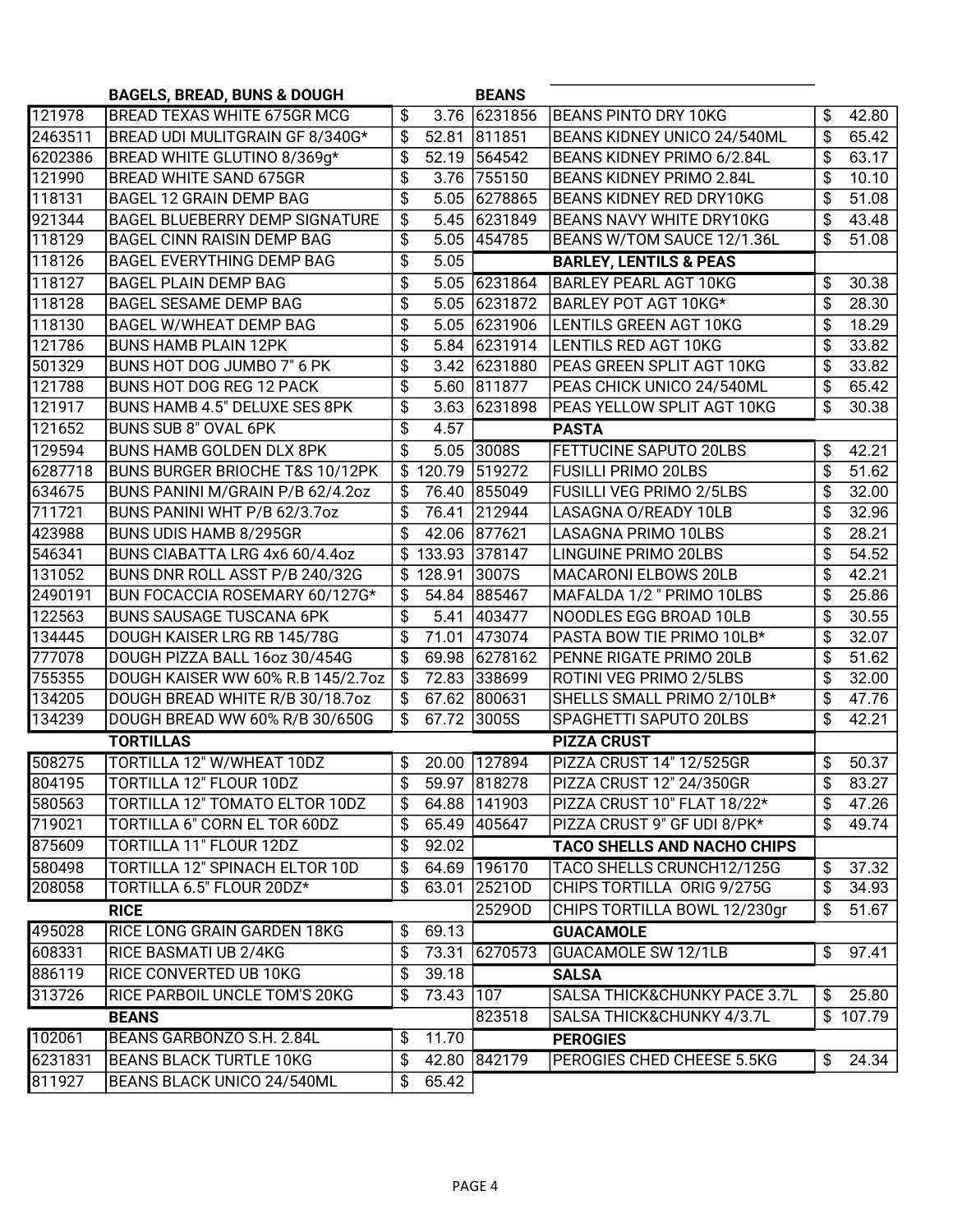|        | <b>CRACKERS</b>                                     |                            | <b>GRAVY</b>   |                                             |                |          |
|--------|-----------------------------------------------------|----------------------------|----------------|---------------------------------------------|----------------|----------|
|        | 6305387 CRACKERS SALTINE I/W 500PK                  | \$22.90                    | 841072         | GRAVY MIX BEEF STAFFORD 6/453GR             | \$             | 61.28    |
|        | 6305395 CRACKERS SALTINE UNSALTED I/W*              | \$22.90                    |                | 2492510 GRAVY MIX BROWN KNORR 6/408GR       | $\mathfrak{S}$ | 56.31    |
|        | <b>SALAD DRESSING</b>                               |                            | 201855         | GRAVY MIX GRAVO ST 5.5KG 20487              |                | \$112.47 |
| 608711 | CAESAR DRESS CREAMY KR 2/3.78L                      | \$70.90                    | 800649         | <b>GRAVY POUTINE GF KNORR 6/430GR</b>       | \$             | 55.95    |
| 849950 | CAESAR DRESSING KR 18/200PK                         | $\overline{$}43.94$ 848267 |                | GRAVY MIX CHICKEN STAFF 6/432GR*            | \$             | 61.18    |
| 608703 | COLESLAW DRESSING 3.78L                             | \$31.01                    | 578021         | GRAVY MIX CHICKEN TRIO 8/637GR*             | \$             | 82.26    |
| 608570 | DRESSING CATALINA KRAFT 2/3.78*                     | \$66.65                    |                | <b>SPREADS &amp; SYRUPS</b>                 |                |          |
| 608729 | DRESSING CREAMY CUC KR 2/3.78L*                     | \$66.05 663484             |                | JAM BLACKBERRY KR 200/16ML                  | \$             | 50.05    |
| 608992 | DRESSING GREEK W/FETA KR 3.78L                      | \$35.79                    | 812198         | JAM BLUEBERRY KR 16ML 200PK                 | \$             | 57.06    |
| 266858 | DRESSING RASP/POPPY KR 3.8L                         | \$41.60 862979             |                | JAM MARMALADE OS 200/16ML*                  | \$             | 32.71    |
| 167726 | FRENCH DRESSING KR 200/18mL                         | \$37.49 714022             |                | JAM RASP PURE 140/10ML                      | \$             | 32.91    |
| 608752 | <b>FRENCH DRESSING KR 3.78L</b>                     | \$29.20 445072             |                | JAM RASP PURE KR 200/16ML                   | \$             | 61.85    |
| 167643 | ITALIAN GOLDEN KR 18/200PK                          |                            | \$38.18 714204 | JAM STRAW PURE 140/10ML                     | \$             | 23.25    |
| 608810 | ITALIAN GOLDEN KR 2/3.78L                           | \$58.38 841197             |                | JAM STRAW PURE KR 200/16ML                  | \$             | 44.74    |
| 892349 | LAFLORA CONWAY RICHARDSON ITAL 4L1                  | \$55.07                    | 350009         | JELLY GRAPE KR 16ML 200PK                   | \$             | 37.71    |
| 871186 | <b>RANCH DRESS KR 18/200PK</b>                      |                            |                | \$42.18 2424133 JELLY GRAPE PURE 10ML 140PK | \$             | 17.11    |
| 608844 | RANCH DRESS KR 2/3.78L                              |                            | \$66.04 650085 | <b>PEANUT BUTTER KR 10KG</b>                |                | \$103.09 |
| 608851 | ROKA BLUE/CHS DRESSING 2/3.8L                       | \$69.68 167627             |                | PEANUT BUTTER KR 200/18GR15201              | \$             | 49.31    |
| 609008 | SUNDRIED TOM DRESSING KR 3.78L                      | \$35.00 673806             |                | PEANUT BUTTER SMTH KR 6/2KG*                | \$             | 87.19    |
| 167668 | THOUSAND ISLAND KR 18/200PK                         | \$40.86 946897             |                | CHEEZ WHIZ KR 18GR 200PK                    | \$             | 83.89    |
| 609107 | THOUSAND ISLAND KR 2/3.78L                          | \$60.57                    | 603605         | CHEEZ WHIZ KR 6/900GR*                      | \$             | 81.39    |
|        | <b>LIQUID SMOKE</b>                                 |                            | 355479         | SYRUP CORN BEEHIVE 12/1L                    | \$             | 96.57    |
| 215541 | <b>LIQUID SMOKE HICK 12/118ML</b>                   | $$56.12$ 165               |                | <b>SYRUP CORN BEEHIVE 1L</b>                | \$             | 8.05     |
|        | <b>CROUTONS</b>                                     |                            | 149120         | SYRUP CORN LILY WHITE 12/500ML*             | \$             | 53.09    |
| 140558 | <b>CROUTON 3 BREAD GRISS 5KG</b>                    | $\sqrt{$}37.91$            | 55666          | SYRUP MAPLE PURE 8/540ML QUEBEC             | \$             | 79.92    |
|        | <b>BROTH AND SOUP BASE</b>                          |                            | 122820         | <b>SYRUP PANCAKE KR 4L</b>                  | \$             | 19.23    |
| 224576 | BROTH BEEF L/S CAMP 12/900ML                        | \$44.77                    | 696146         | SYRUP PANCAKE L.C 120/43ML                  | \$             | 36.13    |
|        | 2430239 BROTH CHIC THAI L/S CAMP 12/900ML           | \$53.28                    |                | <b>CEREAL</b>                               |                |          |
| 224584 | BROTH CHICKEN L/S CAMP 12/900M                      | $$44.77$  17               |                | CEREAL RICE KRISPIES 1.2KG JUM              | \$             | 29.48    |
| 126789 | SOUP BASE BEEF 20550 STAF 5.5K                      |                            | \$70.94 870105 | CEREAL RICE KRISPIES 6/1.12KG               | \$             | 76.89    |
| 436766 | SOUP BASE BEEF L/S 03341 4.5KG                      | \$63.54                    | 597500         | CEREAL ASSORTED IND KELL 70PK               | \$             | 54.19    |
| 374181 | SOUP BASE BEEF LIQ CONC KNORR 4/946                 | $\sqrt{$}93.42$            |                | <b>BAR MIX</b>                              |                |          |
| 809186 | SOUP BASE BEEF LYN. N/MSG 5.4K                      | \$54.08 973412             |                | BAR MIX COCONUT CRM B.C 2/2L                |                | \$34.79  |
|        | 126565 SOUP BASE CHICKEN 5.5KG                      |                            |                | \$57.63 927814 BAR MIX LEMON 6/800GR        |                | \$45.64  |
| 842021 | SOUP BASE CHICKEN LT N/MSG STF 5.5K \$ 80.12 889535 |                            |                | <b>BAR MIX LIME CHOICE 6/800GR</b>          |                | \$45.64  |
| 374223 | SOUP BASE CHICK LIQ CONC 4/946ML                    | \$91.76 973420             |                | SYRUP GRENADINE B.C. 2/2L                   |                | \$31.33  |
| 809194 | SOUP BASE CHICK LYN. N/MSG 5.4KG                    | \$48.45                    |                | <b>WATER</b>                                |                |          |
| 578278 | SOUP BASE CREAM NEUTRAL STAF 4.5KG \$55.36 68274    |                            |                | WATER 24/500ML                              | \$             | 6.39     |
| 799361 | SOUP BASE FR ONION 4LBS*                            | \$46.37                    | 477471         | WATER DISTILLED COOP 3/3.78L                | $\mathfrak{L}$ | 16.01    |
| 374264 | SOUP BASE VEG LIQ CONC KNORR 4/946N \$82.92         |                            |                | <b>POPCORN</b>                              |                |          |
| 713321 | SOUP BASE VEG STAF 4.5KG 34610                      |                            |                | \$72.33 511366H POPCORN ALL IN ONE 36/80Z   |                | \$59.75  |
|        | <b>GRAVY</b>                                        |                            |                | 5100HF POPCORN HARLANS 20KG                 | $\mathfrak{S}$ | 61.99    |
| 511345 | <b>GRAVY MIX BROWN 1STP TRI 8/467GR</b>             | \$67.36                    |                |                                             |                |          |
| 340372 | <b>GRAVY MIX TURKEY KNORR 6/475GR</b>               | \$63.27                    |                |                                             |                |          |
|        | 2492650 GRAVY MIX BEEF GF KNORR 6/377GR             | \$61.85                    |                |                                             |                |          |
| 275131 | GRAVY MIX BEEF 1 STEP TRIO 8/467GR                  | \$87.54                    |                |                                             |                |          |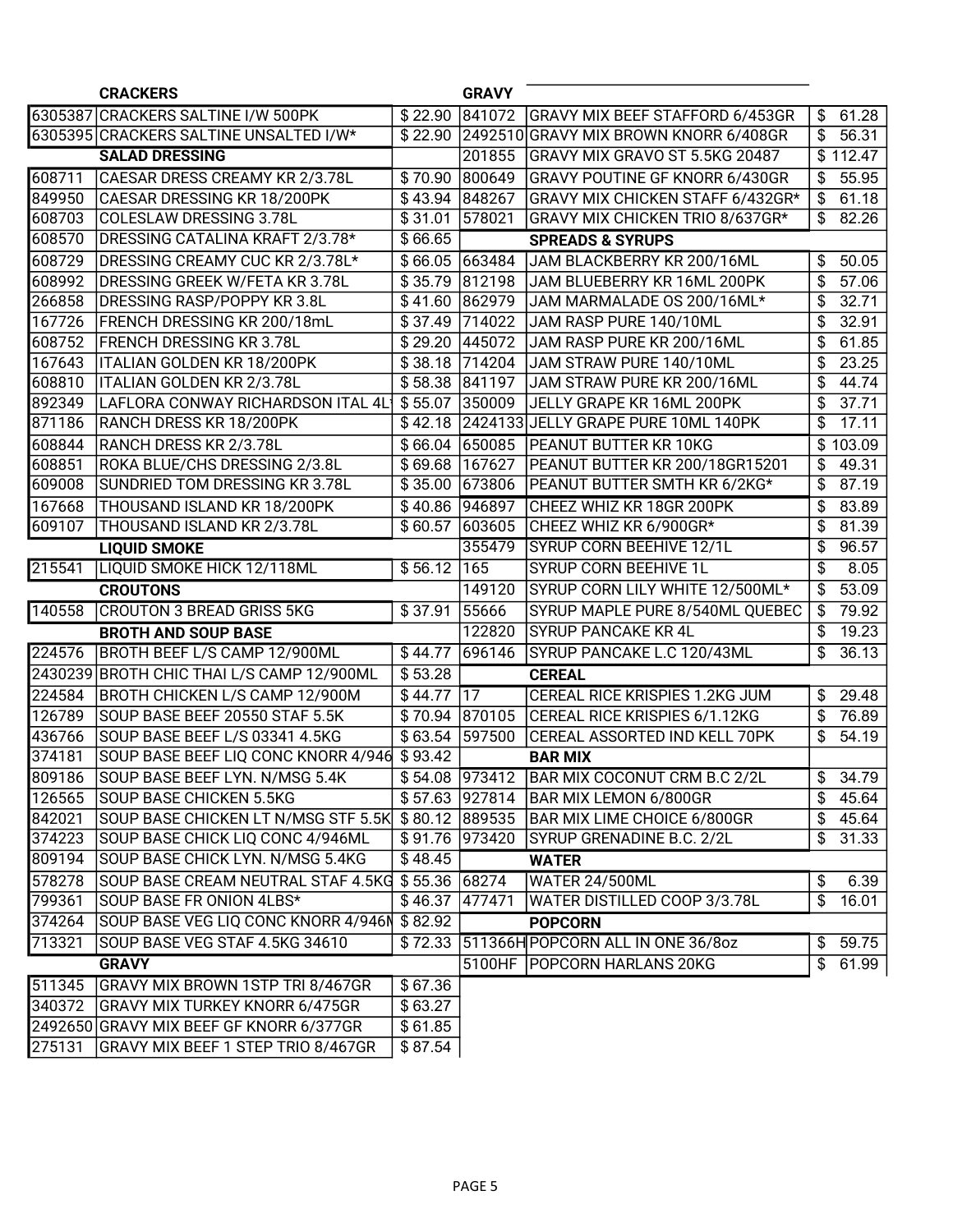|        | <b>EGGS</b>                            |               |          | <b>CHEESE</b> |                                        |                 |        |
|--------|----------------------------------------|---------------|----------|---------------|----------------------------------------|-----------------|--------|
| 355685 | <b>EGGS LARGE CARTON 15/1DZ</b>        | \$            | 88.79    |               | 4900411SCHEESE NACHO MIX 2.5KG         | \$              | 44.04  |
| 145707 | <b>EGGS BY THE DOZEN</b>               | \$            | 5.23     | 490041S       | CHEESE NACHO MIX 4/2.5KG               | \$              | 176.19 |
| 36373  | <b>EGGS LIQUID WHOLE 12/1KG ULTH</b>   | \$            | 82.82    | 804074S       | CHEESE RIBBON SLICES ARM 2/2KG         | \$              | 60.75  |
|        | <b>WHIP TOPPING</b>                    |               |          | 748731        | CHEESE SLICES CHED MILD 12/500GR       | \$              | 150.61 |
| 656835 | WHIP TOPPING RICHES 12/1LB*            | \$            | 75.29    | 66200D        | <b>COTTAGE CHEESE 2% 500GR</b>         | \$              | 4.64   |
| 86900  | WHIP TOPPING RICHES 1/8LB              | \$            | 24.27    | 995761        | CREAM CHEESE IND KRAFT 200PK           | \$              | 74.01  |
| 826099 | WHIP TOPPING RICHES 4/8LB              | \$            | 103.04   | 561126        | <b>CREAM CHEESE PHILI 1.5KG</b>        | \$              | 26.64  |
|        | <b>DAIRY PRODUCTS &amp; MILK</b>       |               |          | 118463        | <b>CREAM CHEESE SPREAD PHILI 3KG</b>   | \$              | 54.46  |
|        | 131146D MILK 2 GO 2% 6/473ML           | \$            | 14.34    | 41433S        | <b>FETA CHEESE 11KG</b>                | \$              | 175.15 |
|        | 131148D MILK 2 GO BANANA 6/473ML       | \$            | 14.34    | 51690S        | <b>FETA CHEESE 3KG</b>                 | \$              | 59.85  |
|        | 131160D MILK 2 GO CHOC 6/473ML18       | \$            | 14.34    | 276303        | MOZZA F/F CASINO KR 2.3KG              | \$              | 49.22  |
|        | 131147D MILK 2 GO COFFEE 6/473ML       | \$            | 14.34    | 718033S       | MOZZA SHRED SAP 2.5KG                  | \$              | 46.71  |
|        | 131145D MILK 2 GO STRAWBERRY 6/473ML   | \$            | 14.34    | <b>71803S</b> | MOZZA SHRED SAP 4/2.5KG                | \$              | 186.88 |
|        | 131151D MILK 2 GO VANILLA 6/473ML      | \$            | 14.34    | 826792        | MOZZA SLICES REAL 12/500GR             | \$              | 145.06 |
| 30402D | MILK SKIM 2L CTN DWORLD                | \$            | 5.82     | 892554        | PARM GRATED KRAFT 2.5KG                | \$              | 80.53  |
| 30408D | MILK 1% 2L CTN DWORLD                  | \$            | 5.95     | 844886        | PARM SHREDDED DEL 2/1KG                | \$              | 59.56  |
| 30401D | MILK 2% 2L CTN DWORLD                  | \$            | 6.09     | 804070S       | <b>SWISS CHEESE RIBBON 2/2KG</b>       | \$              | 61.59  |
| 30400D | MILK HOMO 2L CTN DWORLD                | \$            | 6.45     | 514273        | SWISS SLICES REAL 12/500GR             | \$              | 166.82 |
| 30318D | MILK CHOC 1L JUG DWORLD                | \$            | 3.42     |               | <b>YOGURT</b>                          |                 |        |
| 31088D | MILK BUTTER 3.25% 946ML DWOR           | \$            | 3.36     | 643533D       | YOGURT ASST 12/175 GRAMS               | \$              | 15.65  |
| 30305D | MILK HALF&HALF 1L DWORLD               | \$            | 23.22    | 64243D        | YOGURT FR VAN FF SAPUTO 650GR          | \$              | 4.31   |
| 82695S | MILK EVAP PACIFIC 24/354ML             | \$            | 68.29    | 62126D        | YOGURT GREEK STYLE 4KG                 | \$              | 30.27  |
| 791954 | MILK ALMOND BREEZE BD 12/946           | $\frac{1}{2}$ | 53.12    | 64234D        | YOGURT PLAIN 650GR                     | $\overline{\$}$ | 4.31   |
| 270819 | MILK ALMOND SILK 6/1.89L*              | \$            | 39.81    |               | <b>GARLIC SPREAD</b>                   |                 |        |
| 136374 | COCONUT MILK T.I. 12/400GR             | \$            | 40.82    | 113514        | <b>GARLIC SPREAD PARKAY 4.5KG</b>      | \$              | 44.47  |
| 322400 | MILK OAT ORG UNSWT GF 12/946           | -\$           | 62.07    |               | <b>COFFEE MATE</b>                     |                 |        |
| 477190 | MILK POWDER SKIM INST COOP 8           | -\$           | 116.86   | 7051866       | <b>COFFEE MATE CARN 1.4KG</b>          | \$              | 12.73  |
| 708040 | MILK SOY S.N. ORIG FORT 12/946N \$     |               | 44.01    | 705186        | COFFEE MATE CARN 6/1.4KG               | \$              | 76.03  |
| 322480 | MILK SOYNICE BARISTA BLD 12/11 \$      |               | 52.82    | 979799        | COFFEE MATE CARN IND 1000/3GR          | \$              | 69.85  |
| 317800 | MILK UHT 2% 12/1L GRAND PRE            | \$            | 56.25    | 595678        | COFFEE MATE ORIG 12/311GR              | \$              | 44.57  |
| 277194 | MILK CONDENSED EAGLE 24/300N           | \$            | 102.46   |               | <b>SWEETENER</b>                       |                 |        |
|        | <b>CHEESE</b>                          |               |          | 233452        | SWEET N LOW NUTRASWEET 1000PK \$ 18.46 |                 |        |
|        | 805109S CHED MARBLE ARMSTRONG 2.25H \$ |               | 43.73    | 199109        | SWEETNER EQUAL 45GR 2000PK             | \$              | 37.59  |
|        | 805107S CHED MED ARMSTRONG 2.25KG      | \$            | 43.93    |               | HOT CHOCOLATE                          |                 |        |
|        | 805106S CHED MILD ARMSTRONG 2.25KG     | \$            |          | 43.43 6248785 | HOT CHOC CARN 50/19g                   | \$              | 18.25  |
| 569517 | <b>CHED OLD KRAFT 2.3KG</b>            | \$            | 54.00    | 330700        | HOT CHOC ELIXIR FUSURO 6/2L            | \$              | 99.15  |
|        | 486634S CHED OLD WHITE ARMSTRONG 4.    | \$            | 93.12    |               |                                        |                 |        |
| 19998  | <b>CHED OLDWHITE 2.3KG</b>             | \$            | 48.42    |               |                                        |                 |        |
|        | 4872500 CHED SHRED 2.5KG               | \$            | 47.51    |               |                                        |                 |        |
|        | 487250S CHED SHRED 4/2.5KG             |               | \$190.03 |               |                                        |                 |        |
| 1529S  | CHEESE CURDS SAPUTO 5/2KG              | \$            | 193.66   |               |                                        |                 |        |
|        |                                        |               |          |               |                                        |                 |        |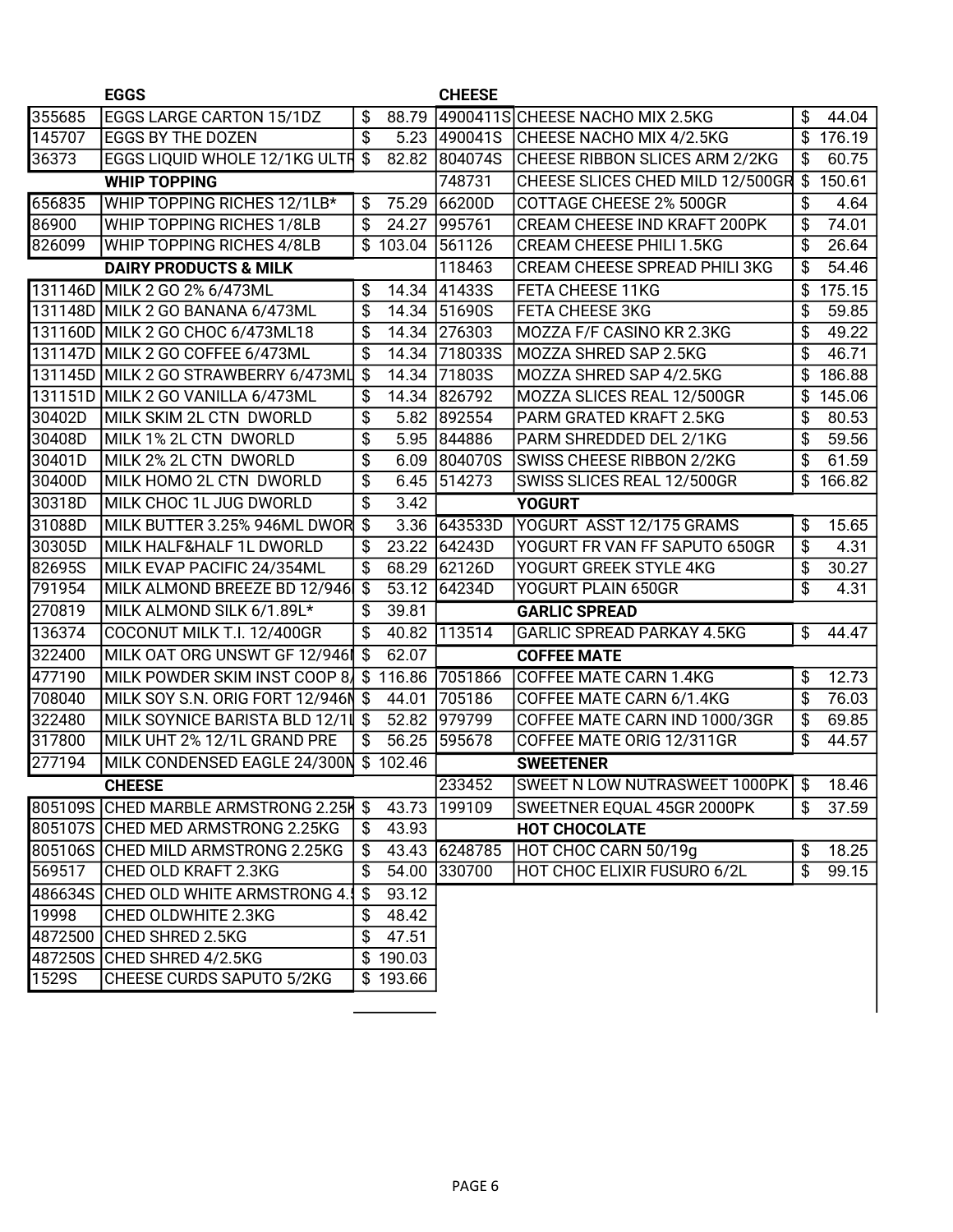|                | <b>TEA</b>                            |             |                 | <b>JUICE</b>                                   |         |
|----------------|---------------------------------------|-------------|-----------------|------------------------------------------------|---------|
| 3544722        | TEA 1 CUP 4* RR 1/100PK               | \$          |                 | 7.50 2454544 JUICE 5 ALIVE BERRY CITH \$19.31  |         |
| 354472         | TEA 1 CUP 4* RR 10/100PK              | \$          |                 | 75.04 2454411 JUICE 5 ALIVE CITRUS 32/         | \$19.31 |
| 404475         | TEA APPLE CINN HERBAL LIPT 28P        | \$<br>6.38  |                 | 2454551 JUICE 5 ALIVE PASS PEAC                | \$21.44 |
| 404574         | TEA BLACK DECAF LIPTON 28PK           | \$<br>5.92  | 674515          | JUICE 5 ALIVE TROP CITRI \$ 46.54              |         |
| 401075         | TEA CHAI SPICED LIPTON 28PK           | \$<br>5.98  |                 | 2454536 JUICE 5 ALIVE TROP CITRU \$19.31       |         |
| 6225908        | ITEA CHAMOMILE LIPT 28PK              | \$<br>5.99  | 885392          | <b>JUICE APL/ORG/PCH SR 4</b>                  | \$26.36 |
| 4011411        | TEA EARL GREY LIPT 28PK               | \$<br>5.98  | 127639          | JUICE APPLE 100% S.R. 12                       | \$32.11 |
| 401141         | TEA EARL GREY LIPT 6/28PK             | \$<br>35.86 | 154120          | JUICE APPLE FAIRLEE 24/                        | \$41.44 |
| 401190         | TEA ENG BFAST LIPTON 28PK             | \$<br>5.98  | 884759          | JUICE APPLE S.R. 40/200N \$26.36               |         |
| 2098900        | <b>TEA GREEN LIPTON 100PK</b>         | \$<br>7.76  | 853648          | JUICE CLAM GLS MOTTS 1                         | \$17.61 |
| 400945         | TEA GREEN LIPTON 28PK                 | \$<br>5.98  | 663922          | JUICE CLAM PLST MOTTS \$54.23                  |         |
| 209890         | TEA GREEN LIPTON 5/100PK              | \$<br>43.36 | 316521          | <b>JUICE CRAN CKTL 100% O \$50.81</b>          |         |
| 404533         | TEA LEMON HERB LIPT 28PK              | \$<br>5.98  | 181917          | JUICE CRAN FAIRLEE 24/3 \$41.44                |         |
| 431734         | TEA ORANGE HERB LIPT 28PK             | \$<br>5.98  | 872028          | JUICE CRY BLUE RASP FP                         | \$33.37 |
| 4046322        | TEA PEPMINT HERB LIPT 28PK            | \$<br>5.98  | 872192          | JUICE CRY CHERRY FP 12                         | \$33.37 |
| 404632         | TEA PEPMINT HERB LIPT 6/28PK          | \$<br>35.86 | 872218          | JUICE CRY GRAPE FP 12/4                        | \$33.37 |
|                | <b>COFFEE</b>                         |             | 903393          | JUICE CRY ICED TEA FP 12                       | \$31.49 |
| 250280         | COFFEE DARK FRENCH 84/60GR            | \$133.50    | 872010          | <b>JUICE CRY LEMONADE FP</b>                   | \$33.37 |
| 211640         | COFFEE DC SOCIAL MED 60/70GR          |             | \$135.38 871996 | JUICE CRY ORANGE FP 12                         | \$33.37 |
| 259500         | COFFEE DECAF DICKSONS 42/57GR         | \$<br>51.79 | 872119          | JUICE CRY PEACH FP 12/4                        | \$33.37 |
| 238020         | COFFEE DECAF G-P 24/375GR             | \$217.77    | 871848          | JUICE CRY TROP PUNCH F \$33.37                 |         |
| 259100         | COFFEE DICKSONS COLOMB 12/369G        | \$<br>91.49 | 611905          | JUICE FRUIT MEDLEY S.R.                        | \$26.36 |
| 259080         | COFFEE DICKSONS COLOMB 84/70GR        | \$119.28    | 422352          | JUICE FZN LIMEADE 12/29                        | \$22.32 |
| 259280         | COFFEE DICKSONS DARK 84/70GR          | \$101.49    | 303297          | JUICE FZN ORANGE ORIG                          | \$29.64 |
| 219760         | COFFEE DONUT SHOP 42/70GR             | \$<br>74.70 | 885731          | JUICE GRAPE 100% SR 40/                        | \$26.36 |
| 215140         | COFFEE FRENCH VANILLA 42/70GR         | \$<br>73.42 | 728246          | JUICE GRAPE S.R. 12/900N                       | \$42.71 |
| 230400         | COFFEE IN ROOM BLUES 160/19GR         | \$112.01    | 362343          | <b>JUICE GRAPEFRUIT RR SR</b>                  | \$31.30 |
| 230420         | COFFEE IN ROOM DECAF 160/19GR         | \$122.29    | 460188          | JUICE LEMON REAL 12/94                         | \$48.43 |
| 942110         | COFFEE M/HOUSE 6/925GR                | \$104.33    | 513812          | JUICE LEMON REAL 3.8L                          | \$15.58 |
| 683912         | COFFEE NABOB DECAF1896 6/300GR        | \$<br>56.31 | 471004          | JUICE LEMON REAL 945M                          | \$3.79  |
| 792523         | COFFEE NABOB FINE 6/930GR             | \$129.93    | 460261          | JUICE LIME REAL 12/440M \$32.54                |         |
| $\overline{9}$ | COFFEE NABOB FINE 930GR               | \$<br>23.11 | 728386          | JUICE ORANGE 100% S.R.1                        | \$37.08 |
|                | <b>VINEGAR</b>                        |             | 154195          | JUICE ORANGE FAIRLEE 2 \$ 28.73                |         |
| 815845         | VINEGAR 9G 500PK                      | \$          |                 | 16.24 885632 JUICE ORANGE U/S S.R. 40 \$ 26.36 |         |
| 704833         | <b>VINEGAR APPLE CIDER COOP 12/1L</b> | \$          | 35.95 729681    | JUICE PINEAPPLE S.R. 12/  \$ 37.08             |         |
| 653599         | VINEGAR APPLE CIDER COOP 1L           | \$          | 3.43 611988     | JUICE STRAW/KIWI S.R 40 \$26.36                |         |
| 886671         | <b>VINEGAR BALSAMIC DENIGRIS 5L</b>   | \$          | 34.91 251686    | JUICE TOMATO HZ 12/1.3 \$60.05                 |         |
|                | 16743550 VINEGAR INDUSTRIAL 4/4L      | \$          | 28.19 462416    | JUICE V8 CAMP 8/1.89L                          | \$52.02 |
| 309658         | VINEGAR MALT 500/9G                   | \$<br>21.71 | 599449          | <b>JUICE V8 CKTL PLASTIC 1</b>                 | \$24.87 |
| 584904         | <b>VINEGAR RED WINE 4MONKS 3.78L</b>  | \$<br>14.83 | 611897          | JUICE WILDBERRY PURE S                         | \$26.36 |
| 585182         | VINEGAR WHITE WINE 4MONKS 3.78        | \$<br>12.96 |                 | <b>COOKING WINE</b>                            |         |
| 6687377        | VINEGAR WHITE WINGS 4L                | \$          |                 | 9.50 6221709 WINE COOKING RED MED   \$21.15    |         |
|                |                                       |             |                 |                                                |         |
| 608737         | <b>VINEGAR WINGS 4/4L</b>             | \$20.00     |                 | 6221691 WINE COOKING WHT DRY                   | \$19.32 |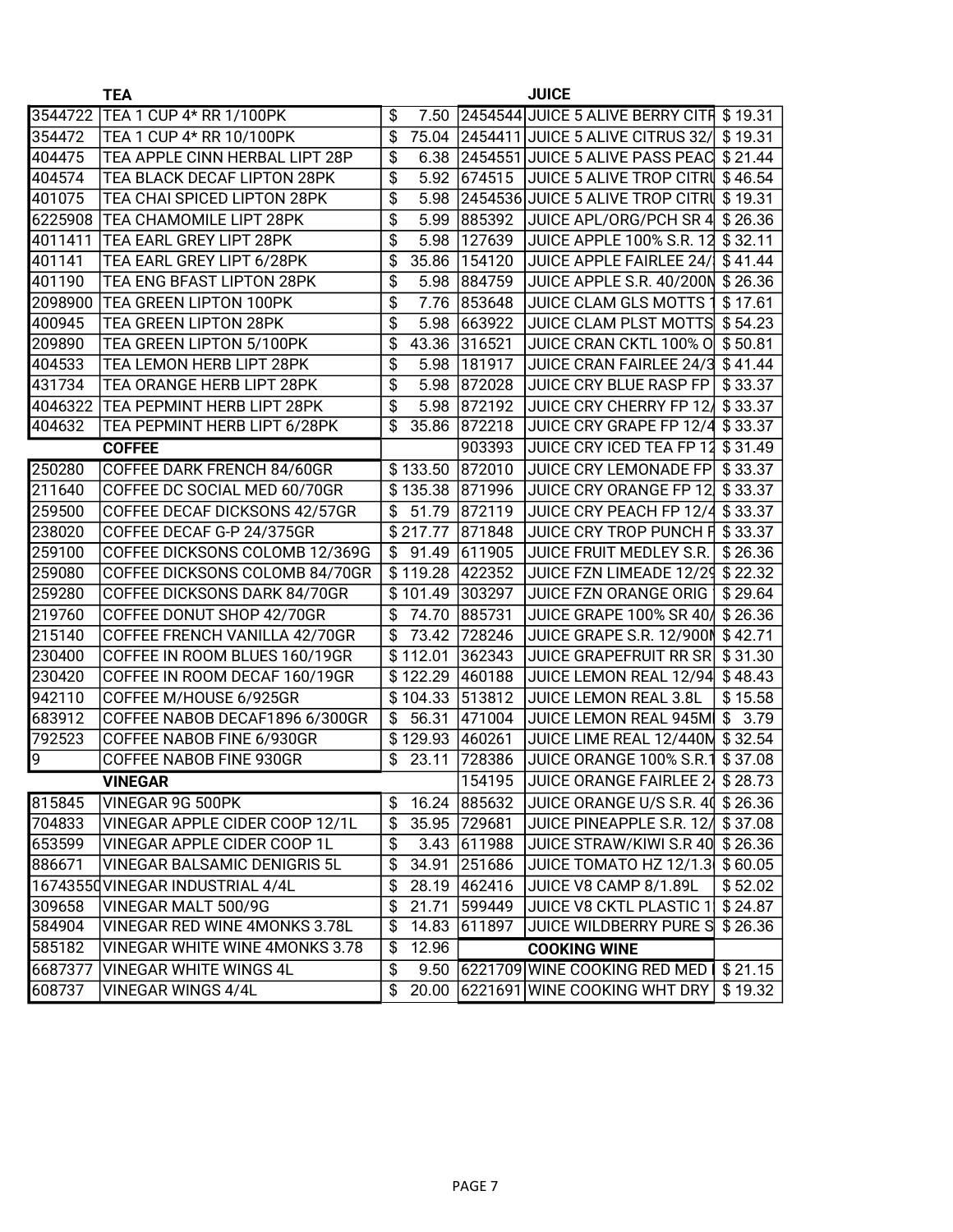|        | <b>SAUCE</b>                          |         |        | <b>CONDIMENTS</b>                                 |                |         |
|--------|---------------------------------------|---------|--------|---------------------------------------------------|----------------|---------|
| 138917 | SAUCE A1 ORIG 12/400ML                |         |        | \$70.26 691188 MUSTARD 4L WINGS JUG               |                | \$11.47 |
| 717314 | SAUCE ALFREDO KNORR 605GR             | \$33.62 |        | 126797 MUSTARD DIJON GRAINY 750ML                 | \$             | 12.85   |
| 166132 | SAUCE APPLE KR 200/18ML               | \$48.74 |        | 824666 MUSTARD DIJON STRONG 750ML                 | \$             | 7.28    |
| 342741 | SAUCE APPLE U/S 12/625ML              | \$39.81 |        | 431908 MUSTARD DIJON STRONG FLEUR 4.6L            | \$             | 31.92   |
| 608455 | SAUCE BBQ BULLSEYE BOLD 3.78L         | \$30.02 |        | 108381 MUSTARD HZ 4/2.84L                         |                | \$39.76 |
| 608901 | SAUCE BBQ KRAFT 2/3.78L               | \$52.69 |        | 284992 MUSTARD UP/DOWN HZ 24/375ML                | \$             | 65.50   |
| 851311 | SAUCE BBQ OS 100/28ML                 | \$20.07 |        | 844464 MUSTARD WINGS 500/7G                       | \$             | 15.49   |
| 340224 | SAUCE CHEESE TRIO 4/908GR             | \$87.97 |        | 419036 KETCHUP HEINZ 2.84L                        | \$             | 14.30   |
| 312322 | SAUCE CHILI SWEET S.M. 2/3.7L         |         |        | \$57.74 352153 KETCHUP HEINZ 6/2.84L              |                | \$83.48 |
| 633198 | SAUCE CRAN KR 16ML 200PK              | \$50.87 |        | 285718 KETCHUP MEGAPACK HZ 396PK                  |                | \$68.13 |
| 149096 | SAUCE CRAN WHOLE OS 24/348ML          | \$66.50 |        | 885483 KETCHUP PC 2/4L                            |                | \$29.88 |
|        | 2492684 SAUCE DEMI GLAZE KNORR 813GR* | \$34.83 |        | 488296 KETCHUP SQUEEZE HZ 12/1L                   |                | \$78.54 |
| 770875 | SAUCE FRANKS HOT ORIG 3.78L           | \$24.20 |        | 494500   KETCHUP UP/DOWN HZ 24/375ML              | \$             | 62.48   |
| 891192 | SAUCE HOLLANDAISE KNORR 800GR         | \$29.48 |        | 886499 KETCHUP VOL PACK HEINZ 11.35L              |                | \$52.14 |
| 814194 | SAUCE HONEY GARLIC S.M 2/3.78L        | \$20.07 |        | 762716 KETCHUP VOL PACK WINGS 11.5L               | \$             | 36.97   |
| 420869 | SAUCE HONEY MUSTARD OS 100PK          | \$62.27 |        | 821744 RELISH GREEN IND WINGS 500PK               |                | \$25.54 |
| 854588 | SAUCE HONEY MUSTARD S.M 2/3.7L        | \$29.08 |        | 308833 RELISH GREEN MRS WHYTE 19L                 | \$             | 72.39   |
| 160085 | SAUCE HOT IND WINGS 500PK*            | \$77.29 |        | 579425 RELISH GREEN ZEST BICKS 4L                 | \$             | 16.64   |
| 308973 | SAUCE HP 12/400ML                     | \$75.11 |        | 582171 SAUERKRAUT WINE BICKS 2/4L                 |                | \$52.05 |
| 926626 | SAUCE HP 2/3.7L                       | \$35.01 |        | <b>TOMATO PRODUCTS</b>                            |                |         |
| 397646 | SAUCE OYSTER G.D 2/4L*                | \$75.13 |        | 33033S TOMATO PASTE SAPUTO 2.84L                  |                | \$11.06 |
| 279471 | SAUCE PASTA EDSMITH 6/2.84L           | \$57.77 | 3303S  | TOMATO PASTE SAPUTO 6/2.84L                       |                | \$63.01 |
| 848812 | SAUCE PIZZA PRIMO 6/2.84L             | \$63.38 | 3301S  | TOMATOES CRUSHED XHEAVY 6/2.84L                   |                | \$49.37 |
| 6329S  | SAUCE PIZZA SAPUTO 6/2.84L            | \$20.07 | 33066S | <b>TOMATOES CRUSHED XHEAVY SAPUTO</b>             | \$             | 7.71    |
| 867929 | SAUCE PLUM OS 100PK                   | \$41.78 |        | 931014 TOMATOES DICED AYL 12/796ML                | \$             | 46.57   |
| 842013 | SAUCE PLUM S.M 2/3.78L                | \$20.11 |        | 32666S TOMATOES DICED SAPUTO 2.84L                | \$             | 8.92    |
| 832980 | SAUCE PLUM WINGS 500PK*               | \$71.70 | 3266S  | TOMATOES DICED SAPUTO 6/2.84L                     | \$             | 48.91   |
| 752956 | SAUCE SEAFOOD BICKS 2/4L*             | \$32.04 | 977389 | TOMATOES STEWED COOP 12/398ML*                    |                | \$21.67 |
| 817650 | SAUCE SOYA IND WINGS 500PK            | \$10.47 | 793505 | TOMATOES WHL AYLMER 12/540ML*                     |                | \$38.11 |
| 438838 | SAUCE SOYA KIKKOMAN 1.2L              | \$12.64 | 3273S  | TOMATOES WHL PLD ALTA CUCINA 6/2.                 | $\mathfrak{S}$ | 55.01   |
|        | 6248819 SAUCE SOYA KIKKOMAN 6/1.2L    | \$63.09 |        | 335752 SUNDRIED TOMATOES 2/1KG                    |                | \$36.10 |
| 251348 | <b>SAUCE SOYA WINGS 4L</b>            | \$12.64 |        | <b>PICKLES</b>                                    |                |         |
|        | 885434 SAUCE SWEET&SOUR OS 100PK      |         |        | \$20.07 582676 PICKLES BABY DILL BICKS 4L         |                | \$22.86 |
| 865576 | SAUCE SWEET&SOUR S.M. 2/3.7L          |         |        | \$57.82 582510 PICKLES BREAD/BUTTER BICKS 4L      |                | \$22.81 |
| 108922 | SAUCE TABASCO MCILH 24/57ML           |         |        | \$86.95 6317101 PICKLES DILL SLCD/LONG STRUB 19L  |                | \$80.95 |
| 282020 | SAUCE TABASCO MCILH 57ML              |         |        | \$ 3.83 209064 PICKLES DILL WHOLE 19L MRS WHY     |                | \$77.20 |
| 166249 | <b>SAUCE TARTAR KR 18/200PK</b>       |         |        | \$36.89   582130   PICKLES DILL WHOLE KOSHER 2/4L |                | \$42.00 |
| 609081 | SAUCE TARTAR KR 3.78L                 |         |        | \$28.23 582080 PICKLES HAMB BICKS 2/4L            |                | \$40.84 |
| 866905 | SAUCE TERIYAKI S.M 2/3.7L             |         |        | \$59.55 207613 PICKLES HAMB SLCD MRS WHYTE 19L    |                | \$76.13 |
| 885376 | SAUCE TOMATO PRIMO 6/2.84L            | \$53.95 |        | 582940  PICKLES POLSKIE OGORKI BICK 4L            |                | \$19.93 |
| 106898 | SAUCE WORCES L&P 12/284ML             | \$71.80 |        | 582460  PICKLES SWEET MIX BICKS 4L                |                | \$24.41 |
| 851774 | SAUCE WORCES L&P 2/3.7L               | \$71.80 |        |                                                   |                |         |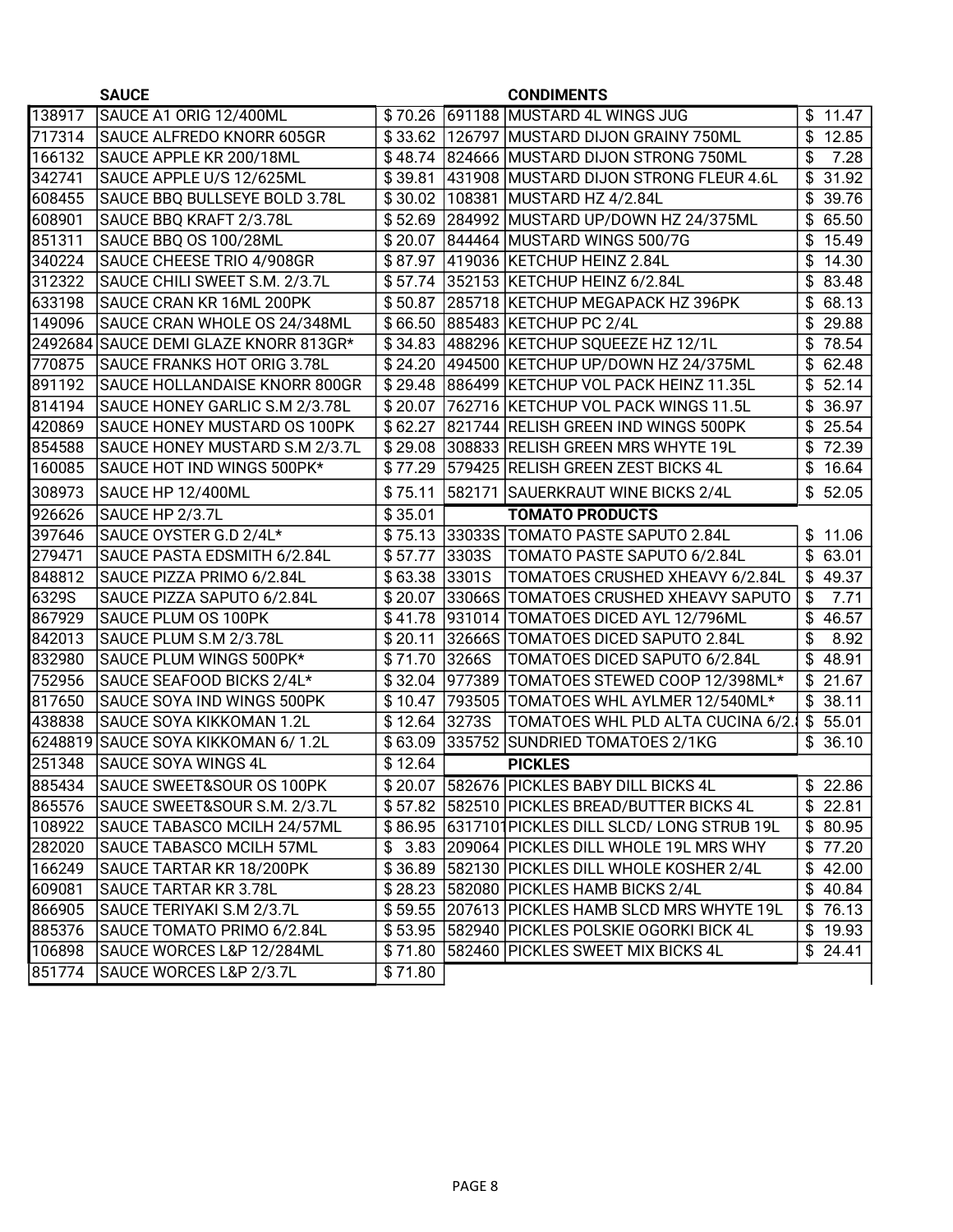| <b>SANDWICH SPREAD &amp; MAYO</b>         |                 |             | <b>CANNED GOODS</b> |                                                             |                       |                    |  |
|-------------------------------------------|-----------------|-------------|---------------------|-------------------------------------------------------------|-----------------------|--------------------|--|
| 655431 MAYO HELLMANS 4L                   | \$              |             |                     | 37.95 2435543 MUSHROOMS P&S SUCCESS 6/2.84L                 | \$                    | 82.37              |  |
| 491449 MAYO HELLMANS SQZ 8/750ML          | \$              |             |                     | 81.58 2402204 PEACHES DICED IN P/J 6/2.84L                  | \$                    | 81.69              |  |
| 868414 MAYO KRAFT 16L                     | \$              |             |                     | 123.51 131573 PEACHES SLCD IN JCE DM 12/398M                | \$                    | 38.26              |  |
| 233692 MAYO KRAFT 200/18ML                | \$              | 38.87       |                     | 311902 PEACHES SLCD IN P/J T.I. 6/2.8                       | \$                    | 102.53             |  |
| 939074 MAYO KRAFT 210/12ML                | $\overline{\$}$ |             |                     | 35.44 919639 PEAR HALVES NSA WATER 12/398ML                 | \$                    | 38.34              |  |
| 608950 MAYO KRAFT 3.78L                   | $\overline{\$}$ |             | 30.98 811877        | <b>PEAS CHICK UNICO 24/540ML</b>                            | \$                    | 65.42              |  |
| 232561 MAYO KRAFT RSVP 16L                | $\overline{\$}$ |             |                     | 94.94 373928 PINEAPPLE CRUSHED COOP 12/398ML                | \$                    | 26.77              |  |
| 859298 MIRACLE WHIP KR 16L                | \$              |             |                     | 107.25 419085 PINEAPPLE PIZZA 2.84L                         | \$                    | 14.94              |  |
| 232439 MIRACLE WHIP KR 18/200PK           | \$              |             |                     | 38.11 918219 PINEAPPLE PIZZA CUT T.I. 6/2.84L               | \$                    | 90.60              |  |
| 608984 MIRACLE WHIP KR 3.78L              | $\overline{\$}$ |             |                     | 26.88 4441822 SALMON PINK ADMIRAL 1.81KG                    | $\overline{\$}$       | 22.19              |  |
| <b>MISC PICKLED &amp; CANNED GOODS</b>    |                 |             | 153601              | SALMON PINK ADMIRAL 6/1.81KG                                | \$                    | 21.05              |  |
| 239558 ARTICHOKE HEARTS T.A 2.56L         | \$              | 19.70       | 281071              | SALMON PINK COOP 24/213GR                                   | \$                    | 65.42              |  |
| 784439 ARTICHOKE QUARTERS TA 2.84L        | \$              | 17.00       |                     | 2775588 TUNA CHUNK LIGHT 1.88 KG                            | \$                    | 98.73              |  |
| 617928 BEETS PICKLED BICKS 6/2.84L SLICED | \$              | 79.80       |                     | 202549  TUNA CHUNK LIGHT DC 6/1.88 KG                       | \$                    | 126.31             |  |
| 824722 CAPERS LRG WHYTES 4L               | \$              | 35.35       | 230508              | TUNA FLKD LIGHT WATER CL 24/170GR                           | \$                    | 72.78              |  |
| 228346 CAPERS T.A 2L                      | \$              | 26.79       |                     | <b>OLIVES</b>                                               |                       |                    |  |
| 826255 CHERRIES MARA RED W/STEM 4L        | \$              |             |                     | 37.24 34199S OLIVES BLK SLCD SAP 2.84L                      | \$                    | 78.48              |  |
| 579169 HORSERADISH BICKS 2/4L             | \$              | 54.70       | 3419S               | OLIVES BLK SLCD SAP 6/2.84L                                 | \$                    | 71.58              |  |
| 935106 ONIONS SWEET COCKTAIL 4L           | \$              |             |                     | 25.29 709626 OLIVES BLK SLCD UNICO 24/375ML*                | \$                    | 54.85              |  |
| 578799 PEPPERS HOT RINGS GLASS 4L         | \$              |             | 19.00 744946        | OLIVES GREEN SLCD WHYTES 2/4L*                              | \$                    | 21.43              |  |
| 906040 PEPPERS RED RSTD KRINOS 4/4.3L*    | \$              | 81.57       |                     | 6226591 OLIVES KALAMATA KRINOS 3L                           | \$                    | 136.40             |  |
| <b>SOUP</b>                               |                 |             |                     | 2432326 OLIVES KALAMATA PITTED 2/2.27K*                     | \$                    | 31.52              |  |
| 164285 SOUP CHIC NDL CAMP 12/1.36L        | \$              | 81.26       | 450999              | <b>OLIVES MANZ STUFFED WHYTES 4L</b>                        | \$                    | 31.52              |  |
|                                           |                 |             |                     |                                                             |                       |                    |  |
|                                           |                 |             |                     |                                                             |                       |                    |  |
| 227611 SOUP CHIC NDL CLASSIC CAMP 3/4     | \$              | 57.98       |                     | <b>FROZEN FRUIT &amp; VEGETABLES</b>                        |                       |                    |  |
| 659896 SOUP CRM OF CHIC CAMP 12/1.36L     | \$              | 77.43 184   |                     | <b>ASPARAGUS SPEARS 4KG</b>                                 | \$                    | 60.53              |  |
| 164087 SOUP CRM OF MUSH CAMP 12/1.36L     | \$              | 82.76       |                     | 690339 AVOCADOES DICED SC 4/1.25KG FZ*                      | \$                    | 63.25              |  |
| 227637 SOUP CRM OF MUSH CAMP 3/4#         | \$              | 70.57       | 00193               | BANANAS SLICED FROZEN 5KG ALASKO                            | \$                    | 28.77              |  |
| 210609 SOUP CRM OF POTATO/BACON 3/4#      | \$              | 60.17       | 1141                | BEANS GREEN CUT ALASKO 6/2KG                                | \$                    | 54.14              |  |
| 163444 SOUP TOMATO CAMP 12/1.36L          | \$              | 66.48       | 1411                | BEANS GREEN CUT ALSKO 2KG                                   | \$                    | 9.07               |  |
| <b>CANNED GOODS</b>                       |                 |             |                     | 9712833 BEANS GREEN WHL 2KG                                 | \$                    | 8.56               |  |
| 243110 ANCHOVIES IN OIL WHYTES 368GR      | \$              |             | 9.54 13630          | BEANS GREEN WHL ALASKO 6/2KG                                | \$                    | 56.15              |  |
| 700120 APPLES SOLID PK 2.84L              | \$              | 14.46 0103  |                     | <b>BEANS WAX CUT ALASKO 6/2KG</b>                           | \$                    | $\overline{56.12}$ |  |
| 700120 APPLES SOLID PK T.I. 6/2.84L       | \$              | 81.22       | 297                 | BERRY BLEND ALASKO 5/1KG                                    | \$                    | 60.08              |  |
| 242949 CLAM NECTAR 12/1.31L               | \$              | 83.76       | 226                 | <b>BLACKBERRIES ALASKO 5/1KG</b>                            | \$                    | 48.04              |  |
| 764019 CLAMS BABY WHL SEA HAUL 12/400     | \$              | 82.84 202   |                     | BLUEBERRIES WILD ALASKO 2/2.5K                              | \$                    | 60.61              |  |
| 621284 CORN BABY CUT DK 6/2.84L*          | \$              |             | 74.20 212860        | <b>IBRUSSEL SPROUTS A.G. 6/2KG</b>                          | \$                    | 66.98              |  |
| 102244 CORN CREAM S/HOUSE 2.84L           | \$              |             | 12.09 10720         | CARROTS SLICED ALASKO 6/2KG                                 | \$                    | 41.42              |  |
| 102244 CORN CREAM S/HOUSE 6/2.84L         | \$              | 72.51 30    |                     | CARROTS WHL BABY ALASKO 2KG                                 | \$                    | 10.91              |  |
| 131268 FRUIT COCKTAIL IN JCE DM 12/39     | \$              | 40.09 168   |                     | CARROTS WHL BABY ALASKO 6/2KG                               | \$                    | 65.45              |  |
| 820829 FRUIT COCKTAIL IN LT SYRUP 6/2     | \$              | 90.37 50301 |                     | CAULIFLOWER FRZ ALASKO 6/2KG                                | \$                    | 49.12              |  |
| 964015 FRUIT SALAD TROP DOLE 6/2.84L      | \$              |             | 88.56 50400         | CELERY DICED IIQF 6/2 KG ALAS*                              | \$                    | 43.03              |  |
| 302794 MANDARINS COOP 24/284ML            | \$              | 35.27 197   |                     | CHERRIES SOUR ALASKO 5/1KG                                  | \$                    | 49.71              |  |
| 813980 MANDARINS IN SYRUP T.I. 6/2.84     | \$              | 79.93 70    |                     | CORN KERNEL FZN ALASKO 2KG                                  | \$                    | 9.64               |  |
| 685172 MUSHROOMS P&S 2.84L                | \$              |             | 13.72 16003         | CORN KERNEL FZN ALASKO 6/2KG                                | \$                    | 57.84              |  |
| 742825 MUSHROOMS P&S MONEY'S 12/284ML     | \$              |             | 28.65 271692        | CORN ON THE COB FZN A.G. 96PK*                              | \$                    | 61.86              |  |
|                                           |                 |             | 192<br>233          | CRANBERRIES ALASKO 2/2.5KG<br>MANGO CHUNKS FZN ALASKO 5/1KG | \$<br>$\overline{\$}$ | 33.09<br>50.07     |  |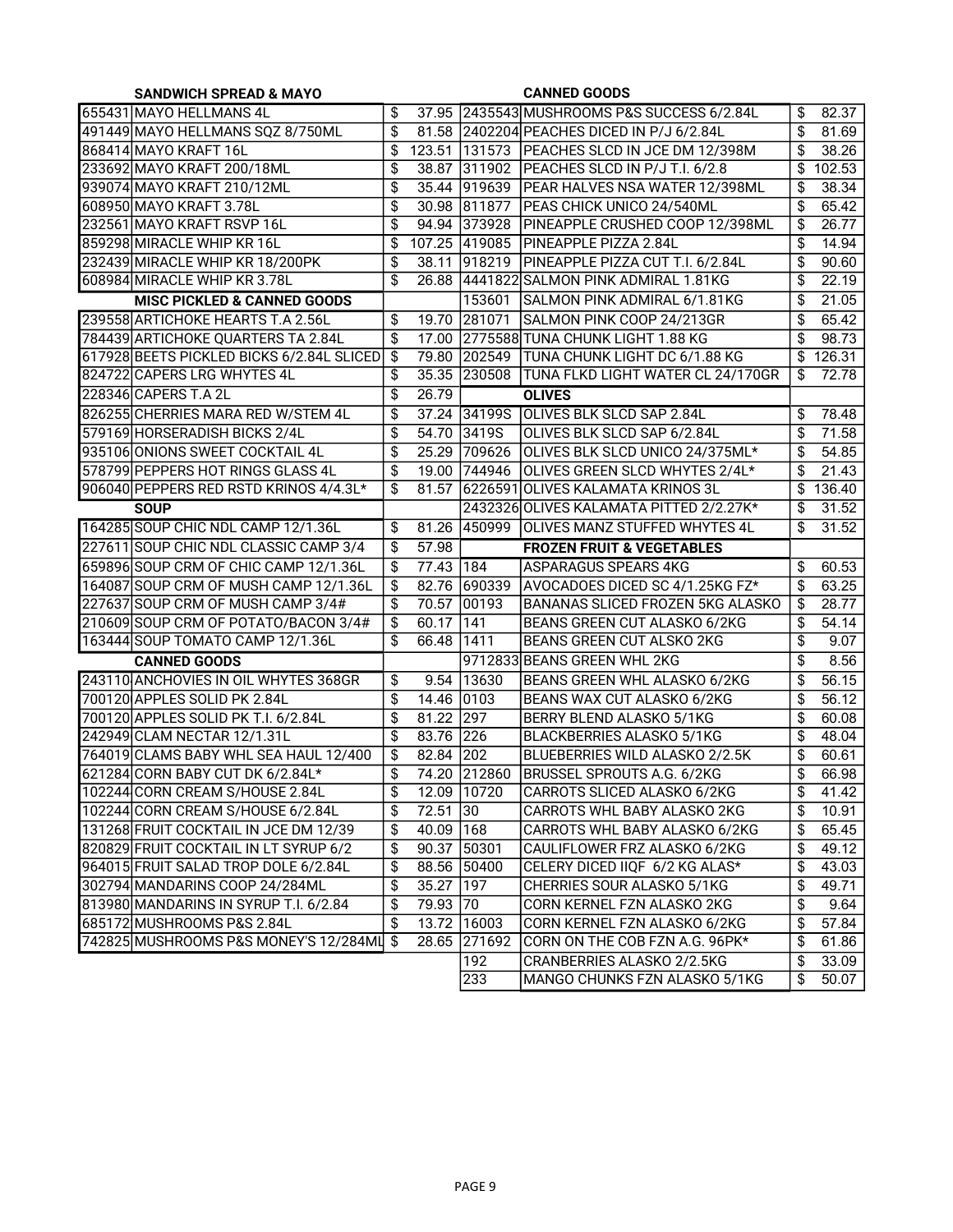| 177<br><b>ONION RINGS 1/2" BEER BATTERED</b><br>MIREPOIX MIX 3 VEG ALASKO 6/2K<br>43.85<br>18206<br>\$<br>\$56.63<br>$\overline{\$}$ 46.87<br>641076<br><b>ONIONS DICED A.G 6/2KG</b><br>\$<br>67.05 18130<br>ONION RINGS BATTERED CAV 4KG<br>271726<br>00052<br>$\overline{56.63}$<br>ONIONS PEARL A.G. 6/2KG<br>\$<br>86.19<br>ONION RINGS RED 4KG JERSEY<br>271<br>14.37<br>ONIONS PEARL AG 2KG<br>\$<br><b>VEGGIE BURGER</b><br>198<br>PEACHES SLCD FZN ALASKO 2/2.5K<br>51.98<br>1885475<br>VEGGIE BURGERS GRDN MONEY 48PK<br>\$75.46<br>\$<br>13711<br>PEAS & CARROTS ALASKO 2KG<br>5.76<br>\$<br><b>HAMBURGERS</b><br>1371<br>PEAS & CARROTS ALASKO 6/2KG<br>\$<br>54.91<br>53117C<br>HAMB 42/4oz LIL"CHEF" 4.76KG<br>$\overline{\$}$ 63.91<br>12270<br>PEAS GREEN FZN ALASKO 6/2KG<br>\$<br>53119C<br>HAMB BEEF 6oz "LIL CHEF" 5.10<br>\$66.72<br>68.90<br>160<br>PEAS GREEN FZN ALASKO 2KG<br>\$<br>6212328 HAMBURGER BEYOND BURGER 40/4o2 \$124.59<br>11.49<br>214262<br>PEPPERS GREEN DICED 6/2KG*<br>\$<br>79.52<br><b>SEAFOOD</b><br>214247<br>PEPPERS RED DICED 6/2KG*<br>\$<br>88.88 E680<br>CALL<br>CRAB 14/17 L-10 LBS LEGS AND<br>199<br>PINEAPPLE CHUNKS ALASKO 2/2.5K<br>\$<br>36.75 281980<br>CRAB IMIT CHNK D.H 2LBS<br>$\overline{\$}$ 16.83<br>205<br>\$<br>LOBSTER TAILS 6/7 OZ 11 LBS<br>\$517.81<br><b>RASPBERRIES IQF 5KG</b><br>70.02 49520<br>502<br>RHUBARB IQF ALASKO 2/2.5KG<br>\$<br>31.10 598508<br>MUSSELS BLUE H.L.10/1LB<br>$\overline{\$}$ 48.38<br>$\sqrt{3}$ 45.71<br>212902<br>\$<br>46.19 73172C<br>SCALLOPS 10/20CT 1LB<br>RUTABAGAS FZN A.G. 6/2KG*<br>$\sqrt{$}78.12$<br>183<br>50.82 73537C<br>SHRIMP 125/175CT CKD 5LBS<br>SPINACH CHOPPED ALASKO 12/2LBS<br>\$<br>$\overline{\$}$ 26.19<br>227371<br>SPINACH CHOPPED NUGGETS 6/2KG<br>SHRIMP 16/20 WHITE 2LBS<br>77.60 187559<br>\$<br>234211<br>SQUASH BUTTERNUT DICED 6/2KG*<br>SHRIMP 21/25 WHT 5/2LBS RAW<br>\$118.44<br>\$<br>58.39   165613<br>219<br>STRAWBERRIES IQF ALASKO 5KG<br>38.10 73963C<br>\$<br>\$<br>SHRIMP 31/40 RPTO 2LBS<br>26.58<br>68.92<br>\$<br>56.06 838110<br>186<br>VEG MIX WINTER 4 A.G 6/2KG<br>SHRIMP BATTERED HL 5LBS*<br>27<br><b>VEG MIX ALASKO 2KG</b><br>\$<br>1503755<br>$\overline{\$}$ 39.87<br>9.51<br>SHRIMP BREADED MRS FRI 2.5LB<br>\$<br>SQUID TUBES&TENTACLES 3/5" 2.5<br>\$21.61<br>17331<br>VEG MIX ALASKO 6/2KG<br>56.33 777243<br>9728699 VEG MIX CALI ALASKO 2KG<br>\$<br>11.47<br><b>FISH</b><br>50911<br>VEG MIX CALI ALASKO 6/2KG<br>67.69 12304<br>ARCTIC CHAR 4-8 OZ PBO 10LB<br>\$84.24<br>\$<br>210013<br>VEG MIX ORIENTAL A.G. 6/2KG*<br>69.04 12303<br>ARCTIC CHAR PREMIUM 6-120Z 10LB<br>\$111.60<br>\$<br>50930<br>VEG MIX P.E.IALASKO 6/2 KG<br>53.49 0197<br>COD BATTERED 3oz TEJA 10LBS<br>\$118.22<br>\$<br>690719<br>COD LOINS 5oz HL10LB<br>\$119.76<br><b>APPETIZERS</b><br>0412<br>BEANS BATTERED TEMPURA 2/4 LB<br>62.03 0318<br>COD TAILS 4oz 10LBS<br>\$107.90<br>\$<br>2487221 CORN DOG MINI 2/120PK<br>\$<br>53.37 310<br>HADDOCK LOINS 4oz 10LB<br>\$99.50<br>0531<br>DUMPLING TACO BEEF 4/1 KG TEJA<br>64.52 74533C<br>ROCKFISH SNAPPER FILLETS 10LB*<br>\$75.77<br>\$<br>0508<br>DUMPLING KIMCHI CHICKEN 4/1KG<br>68.15 104141<br>SALMON LOINS 4oz H.L. 10LBS<br>\$<br>\$117.66<br>0464<br>DUMPLING VEG/CHICKEN 4/1 KG<br>68.15 6220891<br>SALMON SMKD SLCD 715 GRAMS<br>\$54.10<br>\$<br>0555<br>DUMPLING VEGETABLE 4/1 KG<br>\$<br>75.10 673038<br>TILAPIA PANKO BRD GF 4/1.36KG*<br>\$143.83<br>222430<br>EGG ROLLS W/MEAT WW 6/20EA<br>94.96<br>\$<br>MOZZA STX BATT ITAL CAV 5LBS<br>19185<br>\$<br>69.19 |
|----------------------------------------------------------------------------------------------------------------------------------------------------------------------------------------------------------------------------------------------------------------------------------------------------------------------------------------------------------------------------------------------------------------------------------------------------------------------------------------------------------------------------------------------------------------------------------------------------------------------------------------------------------------------------------------------------------------------------------------------------------------------------------------------------------------------------------------------------------------------------------------------------------------------------------------------------------------------------------------------------------------------------------------------------------------------------------------------------------------------------------------------------------------------------------------------------------------------------------------------------------------------------------------------------------------------------------------------------------------------------------------------------------------------------------------------------------------------------------------------------------------------------------------------------------------------------------------------------------------------------------------------------------------------------------------------------------------------------------------------------------------------------------------------------------------------------------------------------------------------------------------------------------------------------------------------------------------------------------------------------------------------------------------------------------------------------------------------------------------------------------------------------------------------------------------------------------------------------------------------------------------------------------------------------------------------------------------------------------------------------------------------------------------------------------------------------------------------------------------------------------------------------------------------------------------------------------------------------------------------------------------------------------------------------------------------------------------------------------------------------------------------------------------------------------------------------------------------------------------------------------------------------------------------------------------------------------------------------------------------------------------------------------------------------------------------------------------------------------------------------------------------------------------------------------------------------------------------------------------------------------------------------------------------------------------------------------------------------------------------------------------------------------------------------------------------------------------------------------------------------------------------------------------------------------------------------------------------|
|                                                                                                                                                                                                                                                                                                                                                                                                                                                                                                                                                                                                                                                                                                                                                                                                                                                                                                                                                                                                                                                                                                                                                                                                                                                                                                                                                                                                                                                                                                                                                                                                                                                                                                                                                                                                                                                                                                                                                                                                                                                                                                                                                                                                                                                                                                                                                                                                                                                                                                                                                                                                                                                                                                                                                                                                                                                                                                                                                                                                                                                                                                                                                                                                                                                                                                                                                                                                                                                                                                                                                                                              |
|                                                                                                                                                                                                                                                                                                                                                                                                                                                                                                                                                                                                                                                                                                                                                                                                                                                                                                                                                                                                                                                                                                                                                                                                                                                                                                                                                                                                                                                                                                                                                                                                                                                                                                                                                                                                                                                                                                                                                                                                                                                                                                                                                                                                                                                                                                                                                                                                                                                                                                                                                                                                                                                                                                                                                                                                                                                                                                                                                                                                                                                                                                                                                                                                                                                                                                                                                                                                                                                                                                                                                                                              |
|                                                                                                                                                                                                                                                                                                                                                                                                                                                                                                                                                                                                                                                                                                                                                                                                                                                                                                                                                                                                                                                                                                                                                                                                                                                                                                                                                                                                                                                                                                                                                                                                                                                                                                                                                                                                                                                                                                                                                                                                                                                                                                                                                                                                                                                                                                                                                                                                                                                                                                                                                                                                                                                                                                                                                                                                                                                                                                                                                                                                                                                                                                                                                                                                                                                                                                                                                                                                                                                                                                                                                                                              |
|                                                                                                                                                                                                                                                                                                                                                                                                                                                                                                                                                                                                                                                                                                                                                                                                                                                                                                                                                                                                                                                                                                                                                                                                                                                                                                                                                                                                                                                                                                                                                                                                                                                                                                                                                                                                                                                                                                                                                                                                                                                                                                                                                                                                                                                                                                                                                                                                                                                                                                                                                                                                                                                                                                                                                                                                                                                                                                                                                                                                                                                                                                                                                                                                                                                                                                                                                                                                                                                                                                                                                                                              |
|                                                                                                                                                                                                                                                                                                                                                                                                                                                                                                                                                                                                                                                                                                                                                                                                                                                                                                                                                                                                                                                                                                                                                                                                                                                                                                                                                                                                                                                                                                                                                                                                                                                                                                                                                                                                                                                                                                                                                                                                                                                                                                                                                                                                                                                                                                                                                                                                                                                                                                                                                                                                                                                                                                                                                                                                                                                                                                                                                                                                                                                                                                                                                                                                                                                                                                                                                                                                                                                                                                                                                                                              |
|                                                                                                                                                                                                                                                                                                                                                                                                                                                                                                                                                                                                                                                                                                                                                                                                                                                                                                                                                                                                                                                                                                                                                                                                                                                                                                                                                                                                                                                                                                                                                                                                                                                                                                                                                                                                                                                                                                                                                                                                                                                                                                                                                                                                                                                                                                                                                                                                                                                                                                                                                                                                                                                                                                                                                                                                                                                                                                                                                                                                                                                                                                                                                                                                                                                                                                                                                                                                                                                                                                                                                                                              |
|                                                                                                                                                                                                                                                                                                                                                                                                                                                                                                                                                                                                                                                                                                                                                                                                                                                                                                                                                                                                                                                                                                                                                                                                                                                                                                                                                                                                                                                                                                                                                                                                                                                                                                                                                                                                                                                                                                                                                                                                                                                                                                                                                                                                                                                                                                                                                                                                                                                                                                                                                                                                                                                                                                                                                                                                                                                                                                                                                                                                                                                                                                                                                                                                                                                                                                                                                                                                                                                                                                                                                                                              |
|                                                                                                                                                                                                                                                                                                                                                                                                                                                                                                                                                                                                                                                                                                                                                                                                                                                                                                                                                                                                                                                                                                                                                                                                                                                                                                                                                                                                                                                                                                                                                                                                                                                                                                                                                                                                                                                                                                                                                                                                                                                                                                                                                                                                                                                                                                                                                                                                                                                                                                                                                                                                                                                                                                                                                                                                                                                                                                                                                                                                                                                                                                                                                                                                                                                                                                                                                                                                                                                                                                                                                                                              |
|                                                                                                                                                                                                                                                                                                                                                                                                                                                                                                                                                                                                                                                                                                                                                                                                                                                                                                                                                                                                                                                                                                                                                                                                                                                                                                                                                                                                                                                                                                                                                                                                                                                                                                                                                                                                                                                                                                                                                                                                                                                                                                                                                                                                                                                                                                                                                                                                                                                                                                                                                                                                                                                                                                                                                                                                                                                                                                                                                                                                                                                                                                                                                                                                                                                                                                                                                                                                                                                                                                                                                                                              |
|                                                                                                                                                                                                                                                                                                                                                                                                                                                                                                                                                                                                                                                                                                                                                                                                                                                                                                                                                                                                                                                                                                                                                                                                                                                                                                                                                                                                                                                                                                                                                                                                                                                                                                                                                                                                                                                                                                                                                                                                                                                                                                                                                                                                                                                                                                                                                                                                                                                                                                                                                                                                                                                                                                                                                                                                                                                                                                                                                                                                                                                                                                                                                                                                                                                                                                                                                                                                                                                                                                                                                                                              |
|                                                                                                                                                                                                                                                                                                                                                                                                                                                                                                                                                                                                                                                                                                                                                                                                                                                                                                                                                                                                                                                                                                                                                                                                                                                                                                                                                                                                                                                                                                                                                                                                                                                                                                                                                                                                                                                                                                                                                                                                                                                                                                                                                                                                                                                                                                                                                                                                                                                                                                                                                                                                                                                                                                                                                                                                                                                                                                                                                                                                                                                                                                                                                                                                                                                                                                                                                                                                                                                                                                                                                                                              |
|                                                                                                                                                                                                                                                                                                                                                                                                                                                                                                                                                                                                                                                                                                                                                                                                                                                                                                                                                                                                                                                                                                                                                                                                                                                                                                                                                                                                                                                                                                                                                                                                                                                                                                                                                                                                                                                                                                                                                                                                                                                                                                                                                                                                                                                                                                                                                                                                                                                                                                                                                                                                                                                                                                                                                                                                                                                                                                                                                                                                                                                                                                                                                                                                                                                                                                                                                                                                                                                                                                                                                                                              |
|                                                                                                                                                                                                                                                                                                                                                                                                                                                                                                                                                                                                                                                                                                                                                                                                                                                                                                                                                                                                                                                                                                                                                                                                                                                                                                                                                                                                                                                                                                                                                                                                                                                                                                                                                                                                                                                                                                                                                                                                                                                                                                                                                                                                                                                                                                                                                                                                                                                                                                                                                                                                                                                                                                                                                                                                                                                                                                                                                                                                                                                                                                                                                                                                                                                                                                                                                                                                                                                                                                                                                                                              |
|                                                                                                                                                                                                                                                                                                                                                                                                                                                                                                                                                                                                                                                                                                                                                                                                                                                                                                                                                                                                                                                                                                                                                                                                                                                                                                                                                                                                                                                                                                                                                                                                                                                                                                                                                                                                                                                                                                                                                                                                                                                                                                                                                                                                                                                                                                                                                                                                                                                                                                                                                                                                                                                                                                                                                                                                                                                                                                                                                                                                                                                                                                                                                                                                                                                                                                                                                                                                                                                                                                                                                                                              |
|                                                                                                                                                                                                                                                                                                                                                                                                                                                                                                                                                                                                                                                                                                                                                                                                                                                                                                                                                                                                                                                                                                                                                                                                                                                                                                                                                                                                                                                                                                                                                                                                                                                                                                                                                                                                                                                                                                                                                                                                                                                                                                                                                                                                                                                                                                                                                                                                                                                                                                                                                                                                                                                                                                                                                                                                                                                                                                                                                                                                                                                                                                                                                                                                                                                                                                                                                                                                                                                                                                                                                                                              |
|                                                                                                                                                                                                                                                                                                                                                                                                                                                                                                                                                                                                                                                                                                                                                                                                                                                                                                                                                                                                                                                                                                                                                                                                                                                                                                                                                                                                                                                                                                                                                                                                                                                                                                                                                                                                                                                                                                                                                                                                                                                                                                                                                                                                                                                                                                                                                                                                                                                                                                                                                                                                                                                                                                                                                                                                                                                                                                                                                                                                                                                                                                                                                                                                                                                                                                                                                                                                                                                                                                                                                                                              |
|                                                                                                                                                                                                                                                                                                                                                                                                                                                                                                                                                                                                                                                                                                                                                                                                                                                                                                                                                                                                                                                                                                                                                                                                                                                                                                                                                                                                                                                                                                                                                                                                                                                                                                                                                                                                                                                                                                                                                                                                                                                                                                                                                                                                                                                                                                                                                                                                                                                                                                                                                                                                                                                                                                                                                                                                                                                                                                                                                                                                                                                                                                                                                                                                                                                                                                                                                                                                                                                                                                                                                                                              |
|                                                                                                                                                                                                                                                                                                                                                                                                                                                                                                                                                                                                                                                                                                                                                                                                                                                                                                                                                                                                                                                                                                                                                                                                                                                                                                                                                                                                                                                                                                                                                                                                                                                                                                                                                                                                                                                                                                                                                                                                                                                                                                                                                                                                                                                                                                                                                                                                                                                                                                                                                                                                                                                                                                                                                                                                                                                                                                                                                                                                                                                                                                                                                                                                                                                                                                                                                                                                                                                                                                                                                                                              |
|                                                                                                                                                                                                                                                                                                                                                                                                                                                                                                                                                                                                                                                                                                                                                                                                                                                                                                                                                                                                                                                                                                                                                                                                                                                                                                                                                                                                                                                                                                                                                                                                                                                                                                                                                                                                                                                                                                                                                                                                                                                                                                                                                                                                                                                                                                                                                                                                                                                                                                                                                                                                                                                                                                                                                                                                                                                                                                                                                                                                                                                                                                                                                                                                                                                                                                                                                                                                                                                                                                                                                                                              |
|                                                                                                                                                                                                                                                                                                                                                                                                                                                                                                                                                                                                                                                                                                                                                                                                                                                                                                                                                                                                                                                                                                                                                                                                                                                                                                                                                                                                                                                                                                                                                                                                                                                                                                                                                                                                                                                                                                                                                                                                                                                                                                                                                                                                                                                                                                                                                                                                                                                                                                                                                                                                                                                                                                                                                                                                                                                                                                                                                                                                                                                                                                                                                                                                                                                                                                                                                                                                                                                                                                                                                                                              |
|                                                                                                                                                                                                                                                                                                                                                                                                                                                                                                                                                                                                                                                                                                                                                                                                                                                                                                                                                                                                                                                                                                                                                                                                                                                                                                                                                                                                                                                                                                                                                                                                                                                                                                                                                                                                                                                                                                                                                                                                                                                                                                                                                                                                                                                                                                                                                                                                                                                                                                                                                                                                                                                                                                                                                                                                                                                                                                                                                                                                                                                                                                                                                                                                                                                                                                                                                                                                                                                                                                                                                                                              |
|                                                                                                                                                                                                                                                                                                                                                                                                                                                                                                                                                                                                                                                                                                                                                                                                                                                                                                                                                                                                                                                                                                                                                                                                                                                                                                                                                                                                                                                                                                                                                                                                                                                                                                                                                                                                                                                                                                                                                                                                                                                                                                                                                                                                                                                                                                                                                                                                                                                                                                                                                                                                                                                                                                                                                                                                                                                                                                                                                                                                                                                                                                                                                                                                                                                                                                                                                                                                                                                                                                                                                                                              |
|                                                                                                                                                                                                                                                                                                                                                                                                                                                                                                                                                                                                                                                                                                                                                                                                                                                                                                                                                                                                                                                                                                                                                                                                                                                                                                                                                                                                                                                                                                                                                                                                                                                                                                                                                                                                                                                                                                                                                                                                                                                                                                                                                                                                                                                                                                                                                                                                                                                                                                                                                                                                                                                                                                                                                                                                                                                                                                                                                                                                                                                                                                                                                                                                                                                                                                                                                                                                                                                                                                                                                                                              |
|                                                                                                                                                                                                                                                                                                                                                                                                                                                                                                                                                                                                                                                                                                                                                                                                                                                                                                                                                                                                                                                                                                                                                                                                                                                                                                                                                                                                                                                                                                                                                                                                                                                                                                                                                                                                                                                                                                                                                                                                                                                                                                                                                                                                                                                                                                                                                                                                                                                                                                                                                                                                                                                                                                                                                                                                                                                                                                                                                                                                                                                                                                                                                                                                                                                                                                                                                                                                                                                                                                                                                                                              |
|                                                                                                                                                                                                                                                                                                                                                                                                                                                                                                                                                                                                                                                                                                                                                                                                                                                                                                                                                                                                                                                                                                                                                                                                                                                                                                                                                                                                                                                                                                                                                                                                                                                                                                                                                                                                                                                                                                                                                                                                                                                                                                                                                                                                                                                                                                                                                                                                                                                                                                                                                                                                                                                                                                                                                                                                                                                                                                                                                                                                                                                                                                                                                                                                                                                                                                                                                                                                                                                                                                                                                                                              |
|                                                                                                                                                                                                                                                                                                                                                                                                                                                                                                                                                                                                                                                                                                                                                                                                                                                                                                                                                                                                                                                                                                                                                                                                                                                                                                                                                                                                                                                                                                                                                                                                                                                                                                                                                                                                                                                                                                                                                                                                                                                                                                                                                                                                                                                                                                                                                                                                                                                                                                                                                                                                                                                                                                                                                                                                                                                                                                                                                                                                                                                                                                                                                                                                                                                                                                                                                                                                                                                                                                                                                                                              |
|                                                                                                                                                                                                                                                                                                                                                                                                                                                                                                                                                                                                                                                                                                                                                                                                                                                                                                                                                                                                                                                                                                                                                                                                                                                                                                                                                                                                                                                                                                                                                                                                                                                                                                                                                                                                                                                                                                                                                                                                                                                                                                                                                                                                                                                                                                                                                                                                                                                                                                                                                                                                                                                                                                                                                                                                                                                                                                                                                                                                                                                                                                                                                                                                                                                                                                                                                                                                                                                                                                                                                                                              |
|                                                                                                                                                                                                                                                                                                                                                                                                                                                                                                                                                                                                                                                                                                                                                                                                                                                                                                                                                                                                                                                                                                                                                                                                                                                                                                                                                                                                                                                                                                                                                                                                                                                                                                                                                                                                                                                                                                                                                                                                                                                                                                                                                                                                                                                                                                                                                                                                                                                                                                                                                                                                                                                                                                                                                                                                                                                                                                                                                                                                                                                                                                                                                                                                                                                                                                                                                                                                                                                                                                                                                                                              |
|                                                                                                                                                                                                                                                                                                                                                                                                                                                                                                                                                                                                                                                                                                                                                                                                                                                                                                                                                                                                                                                                                                                                                                                                                                                                                                                                                                                                                                                                                                                                                                                                                                                                                                                                                                                                                                                                                                                                                                                                                                                                                                                                                                                                                                                                                                                                                                                                                                                                                                                                                                                                                                                                                                                                                                                                                                                                                                                                                                                                                                                                                                                                                                                                                                                                                                                                                                                                                                                                                                                                                                                              |
|                                                                                                                                                                                                                                                                                                                                                                                                                                                                                                                                                                                                                                                                                                                                                                                                                                                                                                                                                                                                                                                                                                                                                                                                                                                                                                                                                                                                                                                                                                                                                                                                                                                                                                                                                                                                                                                                                                                                                                                                                                                                                                                                                                                                                                                                                                                                                                                                                                                                                                                                                                                                                                                                                                                                                                                                                                                                                                                                                                                                                                                                                                                                                                                                                                                                                                                                                                                                                                                                                                                                                                                              |
|                                                                                                                                                                                                                                                                                                                                                                                                                                                                                                                                                                                                                                                                                                                                                                                                                                                                                                                                                                                                                                                                                                                                                                                                                                                                                                                                                                                                                                                                                                                                                                                                                                                                                                                                                                                                                                                                                                                                                                                                                                                                                                                                                                                                                                                                                                                                                                                                                                                                                                                                                                                                                                                                                                                                                                                                                                                                                                                                                                                                                                                                                                                                                                                                                                                                                                                                                                                                                                                                                                                                                                                              |
|                                                                                                                                                                                                                                                                                                                                                                                                                                                                                                                                                                                                                                                                                                                                                                                                                                                                                                                                                                                                                                                                                                                                                                                                                                                                                                                                                                                                                                                                                                                                                                                                                                                                                                                                                                                                                                                                                                                                                                                                                                                                                                                                                                                                                                                                                                                                                                                                                                                                                                                                                                                                                                                                                                                                                                                                                                                                                                                                                                                                                                                                                                                                                                                                                                                                                                                                                                                                                                                                                                                                                                                              |
|                                                                                                                                                                                                                                                                                                                                                                                                                                                                                                                                                                                                                                                                                                                                                                                                                                                                                                                                                                                                                                                                                                                                                                                                                                                                                                                                                                                                                                                                                                                                                                                                                                                                                                                                                                                                                                                                                                                                                                                                                                                                                                                                                                                                                                                                                                                                                                                                                                                                                                                                                                                                                                                                                                                                                                                                                                                                                                                                                                                                                                                                                                                                                                                                                                                                                                                                                                                                                                                                                                                                                                                              |
|                                                                                                                                                                                                                                                                                                                                                                                                                                                                                                                                                                                                                                                                                                                                                                                                                                                                                                                                                                                                                                                                                                                                                                                                                                                                                                                                                                                                                                                                                                                                                                                                                                                                                                                                                                                                                                                                                                                                                                                                                                                                                                                                                                                                                                                                                                                                                                                                                                                                                                                                                                                                                                                                                                                                                                                                                                                                                                                                                                                                                                                                                                                                                                                                                                                                                                                                                                                                                                                                                                                                                                                              |
|                                                                                                                                                                                                                                                                                                                                                                                                                                                                                                                                                                                                                                                                                                                                                                                                                                                                                                                                                                                                                                                                                                                                                                                                                                                                                                                                                                                                                                                                                                                                                                                                                                                                                                                                                                                                                                                                                                                                                                                                                                                                                                                                                                                                                                                                                                                                                                                                                                                                                                                                                                                                                                                                                                                                                                                                                                                                                                                                                                                                                                                                                                                                                                                                                                                                                                                                                                                                                                                                                                                                                                                              |
| 19120<br>$\overline{\$}$<br>42.29<br>MUSHROOMS BATTERED CAV 5LBS                                                                                                                                                                                                                                                                                                                                                                                                                                                                                                                                                                                                                                                                                                                                                                                                                                                                                                                                                                                                                                                                                                                                                                                                                                                                                                                                                                                                                                                                                                                                                                                                                                                                                                                                                                                                                                                                                                                                                                                                                                                                                                                                                                                                                                                                                                                                                                                                                                                                                                                                                                                                                                                                                                                                                                                                                                                                                                                                                                                                                                                                                                                                                                                                                                                                                                                                                                                                                                                                                                                             |
| 19106<br><b>PICKLE CHIPS BATTERED CAV 5LBS</b><br>\$43.90                                                                                                                                                                                                                                                                                                                                                                                                                                                                                                                                                                                                                                                                                                                                                                                                                                                                                                                                                                                                                                                                                                                                                                                                                                                                                                                                                                                                                                                                                                                                                                                                                                                                                                                                                                                                                                                                                                                                                                                                                                                                                                                                                                                                                                                                                                                                                                                                                                                                                                                                                                                                                                                                                                                                                                                                                                                                                                                                                                                                                                                                                                                                                                                                                                                                                                                                                                                                                                                                                                                                    |
| 2455707 PICKLE FRIES BATT MCC 4/3LBS<br>\$107.66                                                                                                                                                                                                                                                                                                                                                                                                                                                                                                                                                                                                                                                                                                                                                                                                                                                                                                                                                                                                                                                                                                                                                                                                                                                                                                                                                                                                                                                                                                                                                                                                                                                                                                                                                                                                                                                                                                                                                                                                                                                                                                                                                                                                                                                                                                                                                                                                                                                                                                                                                                                                                                                                                                                                                                                                                                                                                                                                                                                                                                                                                                                                                                                                                                                                                                                                                                                                                                                                                                                                             |
| 19107<br><b>PICKLE SPEARS BRD CAV 5LBS</b><br>36.69<br>\$                                                                                                                                                                                                                                                                                                                                                                                                                                                                                                                                                                                                                                                                                                                                                                                                                                                                                                                                                                                                                                                                                                                                                                                                                                                                                                                                                                                                                                                                                                                                                                                                                                                                                                                                                                                                                                                                                                                                                                                                                                                                                                                                                                                                                                                                                                                                                                                                                                                                                                                                                                                                                                                                                                                                                                                                                                                                                                                                                                                                                                                                                                                                                                                                                                                                                                                                                                                                                                                                                                                                    |
| 179366 POPPERS BOLD FIESTA 2/2.5#<br>50.40<br>\$                                                                                                                                                                                                                                                                                                                                                                                                                                                                                                                                                                                                                                                                                                                                                                                                                                                                                                                                                                                                                                                                                                                                                                                                                                                                                                                                                                                                                                                                                                                                                                                                                                                                                                                                                                                                                                                                                                                                                                                                                                                                                                                                                                                                                                                                                                                                                                                                                                                                                                                                                                                                                                                                                                                                                                                                                                                                                                                                                                                                                                                                                                                                                                                                                                                                                                                                                                                                                                                                                                                                             |
| 921635 POPPERS CHED 2/2.5# ANCHORS<br>54.56<br>\$                                                                                                                                                                                                                                                                                                                                                                                                                                                                                                                                                                                                                                                                                                                                                                                                                                                                                                                                                                                                                                                                                                                                                                                                                                                                                                                                                                                                                                                                                                                                                                                                                                                                                                                                                                                                                                                                                                                                                                                                                                                                                                                                                                                                                                                                                                                                                                                                                                                                                                                                                                                                                                                                                                                                                                                                                                                                                                                                                                                                                                                                                                                                                                                                                                                                                                                                                                                                                                                                                                                                            |
| 918896 POPPERS CRM CHS ANCHOR 2/2.5LB<br>54.56<br>\$                                                                                                                                                                                                                                                                                                                                                                                                                                                                                                                                                                                                                                                                                                                                                                                                                                                                                                                                                                                                                                                                                                                                                                                                                                                                                                                                                                                                                                                                                                                                                                                                                                                                                                                                                                                                                                                                                                                                                                                                                                                                                                                                                                                                                                                                                                                                                                                                                                                                                                                                                                                                                                                                                                                                                                                                                                                                                                                                                                                                                                                                                                                                                                                                                                                                                                                                                                                                                                                                                                                                         |
| 07772<br><b>POTATO SCOOPS 6X3 LBS CAVENDISH</b><br>65.57<br>\$                                                                                                                                                                                                                                                                                                                                                                                                                                                                                                                                                                                                                                                                                                                                                                                                                                                                                                                                                                                                                                                                                                                                                                                                                                                                                                                                                                                                                                                                                                                                                                                                                                                                                                                                                                                                                                                                                                                                                                                                                                                                                                                                                                                                                                                                                                                                                                                                                                                                                                                                                                                                                                                                                                                                                                                                                                                                                                                                                                                                                                                                                                                                                                                                                                                                                                                                                                                                                                                                                                                               |
| 171710<br>POTATO SHELLS 200CT 4/3.75LBS<br>84.29<br>\$                                                                                                                                                                                                                                                                                                                                                                                                                                                                                                                                                                                                                                                                                                                                                                                                                                                                                                                                                                                                                                                                                                                                                                                                                                                                                                                                                                                                                                                                                                                                                                                                                                                                                                                                                                                                                                                                                                                                                                                                                                                                                                                                                                                                                                                                                                                                                                                                                                                                                                                                                                                                                                                                                                                                                                                                                                                                                                                                                                                                                                                                                                                                                                                                                                                                                                                                                                                                                                                                                                                                       |
| SPRING ROLLS VEG 1.70Z TEJA 10<br>506<br>55.75<br>\$                                                                                                                                                                                                                                                                                                                                                                                                                                                                                                                                                                                                                                                                                                                                                                                                                                                                                                                                                                                                                                                                                                                                                                                                                                                                                                                                                                                                                                                                                                                                                                                                                                                                                                                                                                                                                                                                                                                                                                                                                                                                                                                                                                                                                                                                                                                                                                                                                                                                                                                                                                                                                                                                                                                                                                                                                                                                                                                                                                                                                                                                                                                                                                                                                                                                                                                                                                                                                                                                                                                                         |
| 19160<br><b>ZUCCHINI STICKS BATT CAV 5LBS</b><br>\$<br>36.09                                                                                                                                                                                                                                                                                                                                                                                                                                                                                                                                                                                                                                                                                                                                                                                                                                                                                                                                                                                                                                                                                                                                                                                                                                                                                                                                                                                                                                                                                                                                                                                                                                                                                                                                                                                                                                                                                                                                                                                                                                                                                                                                                                                                                                                                                                                                                                                                                                                                                                                                                                                                                                                                                                                                                                                                                                                                                                                                                                                                                                                                                                                                                                                                                                                                                                                                                                                                                                                                                                                                 |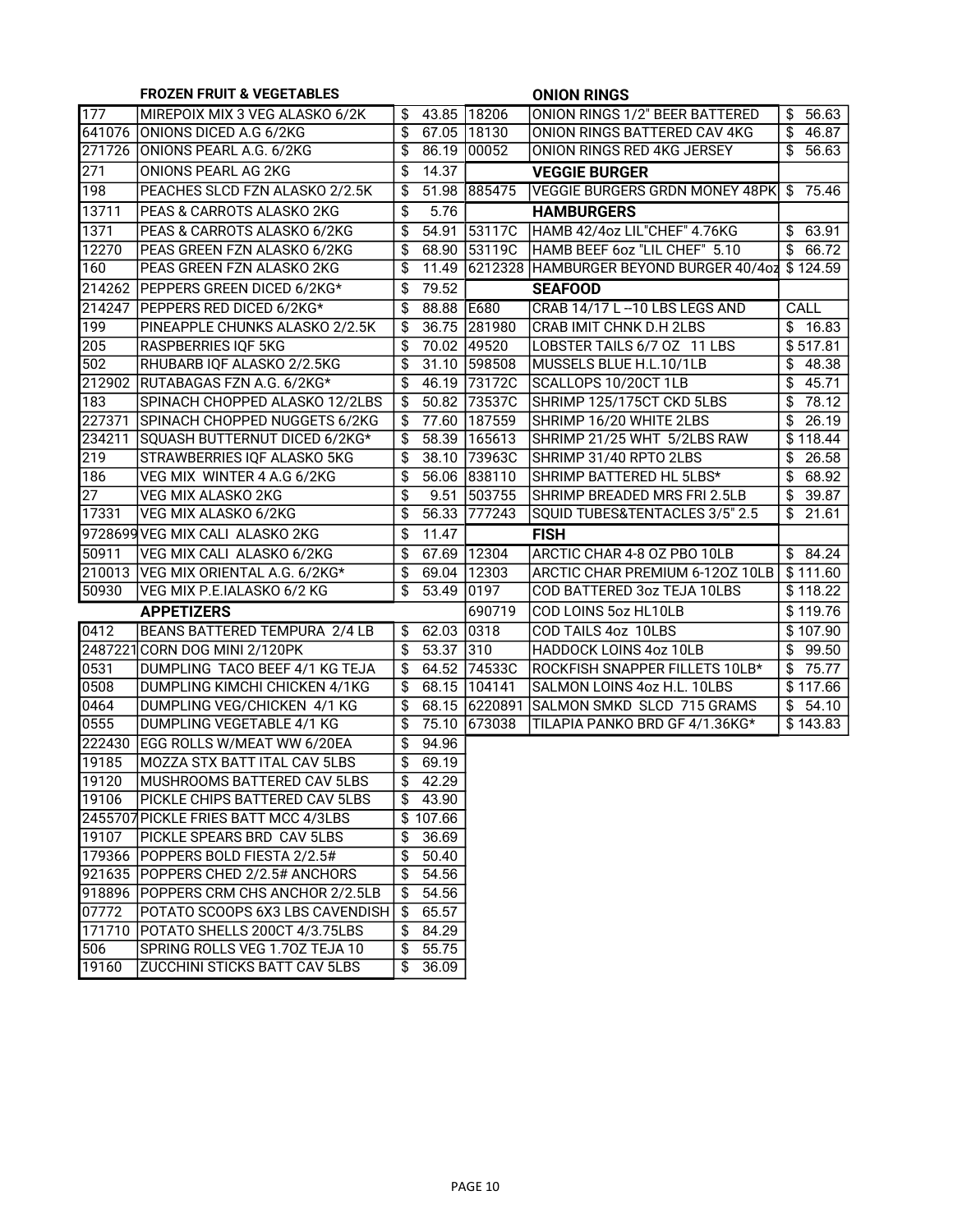|                  | <b>BEEF</b>                                                    |                             |        | <b>CHICKEN</b>                          |                          |
|------------------|----------------------------------------------------------------|-----------------------------|--------|-----------------------------------------|--------------------------|
| 50663C           | <b>BEEF BONES MARROW KG</b>                                    | \$<br>6.59                  |        | 2406809 CHICKEN DRUMSTICKS BULK 5KG     | $\frac{1}{2}$ 23.06      |
| 50018C           | <b>BEEF DICED CENT 5KG</b>                                     | \$<br>79.95                 | 36     | CHICKEN FINGERS H/MARK 4KG              | $\frac{1}{2}$ 69.05      |
| 551911           | BEEF GINGER SELECT 4.8KG*                                      | \$<br>61.04                 |        | 641274 CHICKEN JUMBO WINGS BRAZIL 4/10L | \$235.30                 |
| 52046C           | <b>BEEF GROUND LEAN 5KG</b>                                    | \$<br>43.69                 | 21300  | <b>CHICKEN LEGS B/A BULK 5KG</b>        | \$<br>27.73              |
| 8610             | BEEF GROUND LEAN ROLLS 10LBS                                   | \$<br>58.14                 | 64225S | <b>CHICKEN NUGGETS JMS 4KG</b>          | \$<br>56.20              |
| 743435           | BEEF LIVER BRD 40/4oz                                          | \$<br>66.29                 | 976225 | CHICKEN POPCORN 4/1KG*                  | \$<br>53.40              |
| 743427           | BEEF LIVER SLICED 40/4oz                                       | \$<br>57.64                 | 460329 | <b>CHICKEN ROASTERS KG</b>              | \$<br>10.32              |
| 34858XL          | BEEF PRIME RIB AA 8 UP KG                                      | \$<br>29.04                 |        | 61112C CHICKEN STRIPS BR 4.30 KG CEN    | $\overline{\$}$<br>37.10 |
| 28648C           | <b>BEEF RIBEYE SSL KG</b>                                      | \$<br>44.98                 | 489179 | CHICKEN TENDERS BRD P/F OLY 4KG         | \$<br>94.93              |
| 16846C           | BEEF ROAST INSIDE AA FROZ KG                                   | \$<br>13.68                 | 193    | CHICKEN THIGHS BONE IN S 5KG*           | \$<br>44.88              |
| 76970            | BEEF ROAST OUTSIDE FLAT AA KG                                  | \$<br>13.68                 | 948133 | CHICKEN WINGS CRISPY RH 2/2.5KG*        | $\overline{\$}$<br>97.09 |
| 50524C           | <b>BEEF SHORT RIBS BRAISING KG</b>                             | \$<br>30.49                 |        | 528307 CHICKEN WINGS HON/GARLIC F/C 4KG | \$<br>76.31              |
| 2406114          | BEEF STEAK MINUTE 36/4oz*                                      | \$<br>88.04                 |        | 6258396 CHICKEN WINGS PLN F/C 90-110CT  | \$<br>89.47              |
| 17067C           | BEEF STEAK N.Y. 16/10oz AA End                                 | \$129.01                    | 161    | CHICKEN WINGS SPLIT IQF 5KG             | \$<br>68.68              |
| 17553C           | <b>BEEF STEAK N.Y. 24/170GR (6oz)</b>                          | \$141.09                    | 993626 | CHICKEN WINGS ZINGER 4KG HOT            | \$<br>88.31              |
| 15573C           | BEEF STEAK N.Y. 24/225GR (8oz)                                 | \$250.46                    |        | <b>BACON</b>                            |                          |
| 31553C           | BEEF STEAK RIBEYE 16/285GR (10oz)                              | \$212.39 88358              |        | BACON 16-18 - 5KG MAPLE LEAF            | \$76.38                  |
| 31541C           | BEEF STEAK RIBEYE 24/ 170GRAMS                                 | $$190.05$ 753244            |        | <b>BACON BACK PER KG*</b>               | $\sqrt{$}$ 20.57         |
| 31055C           | BEEF STEAK RIBEYE 24/225GR (8oz)                               | \$251.58 925768             |        | <b>BACON BITS HORTON 1.81KG</b>         | \$31.13                  |
| 13034C           | BEEF STEAK SIRLOIN 5 OZ C/C 5KG                                | \$113.78 21918S             |        | BACON BITS REAL M/LEAF 2/5LBS*          | \$133.35                 |
| 34586C           | BEEF STEAK T BONE 12/340GR (12oz \$ 197.57                     |                             |        | 21930MLBACON CHIPS 3/4" ML 2/2.27KG     | \$133.53                 |
| 11784C           | BEEF STRIPLOIN AA 0x1 PER KG                                   | 24.96<br>\$                 |        | <b>DELI MEAT</b>                        |                          |
| 17946C           | BEEF STRIPLOIN AA HALVES KG                                    | \$<br>20.00                 | 11622  | BEEF MONTREAL SMOKED KG GRIMMS          | 22.39<br>\$              |
| 21337C           | <b>BEEF TENDERLOIN SSP STERLING KG \$</b>                      | 56.52                       | 11601  | BEEF ROAST GRLC CKD KG GRIMM            | \$<br>21.91              |
|                  | <b>BISON/BUFFALO</b>                                           |                             | 50005  | BOLOGNA GRIMMS KG*                      | 13.22<br>\$              |
| 607812           | BISON GROUND R.L 12/1LB*                                       | \$178.99                    | 629154 | HAM 4 x 4 7KG M.L. PER KG*              | 12.59<br>\$              |
| 87076C           | <b>BUFFALO BURGERS 5oz 4.20KG</b>                              | \$152.07                    | 11375  | HAM BLACK FOREST GRIMM KG               | \$<br>12.59              |
|                  | <b>VEAL</b>                                                    |                             | 748434 | <b>HAM TOUPIE KG</b>                    | \$<br>11.37              |
| 44477            | VEAL CUTLETS BREADED JMS 40/4o2 \$                             |                             |        | 80.58 54200CF PEPPERONI 3" C/PACKERS KG | \$<br>6.72               |
| 63563C           | VEAL CUTLETS PLAIN GR FED 40/4oz                               | $$146.16$ 55100             |        | SALAMI 3" C/PACKERS KG                  | $\overline{\$}$<br>6.72  |
|                  | <b>TURKEY</b>                                                  |                             | 11411  | <b>TURKEY SMOKED BREAST KG GRIMMS</b>   | \$<br>19.59              |
| 435263           | TURKEY 9 & UP PER KG                                           | 9.23<br>\$                  |        |                                         |                          |
| 573071           | TURKEY GROUND E. LEAN 24/454GR                                 | \$<br>77.49                 |        |                                         |                          |
| 62728C           | TURKEY RST COMBO RAW KG CENT                                   | \$<br>19.95                 |        |                                         |                          |
|                  |                                                                |                             |        |                                         |                          |
|                  | <b>CHICKEN</b><br>6242184 CHICKEN 9PC CUT KG                   |                             |        |                                         |                          |
|                  |                                                                | \$<br>7.83                  |        | 2                                       |                          |
| 614362<br>329730 | CHICKEN BALLS P/F CUDDY 4KG*                                   | \$<br>62.20                 |        |                                         |                          |
| 710855           | CHICKEN BRST 19% B/S 4oz 4KG                                   | 66.22<br>\$                 |        |                                         |                          |
|                  | CHICKEN BRST 19% B/S 6 oz 4KG                                  | \$<br>65.65                 |        |                                         |                          |
| 58947S           | CHICKEN BRST 19% B/S 6oz JMS 4KQ \$                            | 65.65                       |        |                                         |                          |
| 610063           | CHICKEN BRST 19% RANDOM B/S 4K \$                              | 73.37                       |        |                                         |                          |
| 37<br>43HM       | CHICKEN BRST FILLETS H/MARK 4KG \$                             | 57.57                       |        |                                         |                          |
| 241141           | CHICKEN BRST FREE RANGE 4KG<br>CHICKEN BRST NATURAL 6oz B/S 4K | 76.94<br>\$<br>-\$<br>64.34 |        |                                         |                          |
|                  | CHICKEN BRST T/CRUNCH 4KG                                      | \$                          |        |                                         |                          |
| 186536<br>63541S | CHICKEN CORDON BLUE JMS 20/6oz \$                              | 81.05                       |        |                                         |                          |
|                  | CHICKEN DICED CKD 1/2" -10 LBS                                 | 55.78<br>60.70<br>\$        |        |                                         |                          |
| 835983           |                                                                |                             |        |                                         |                          |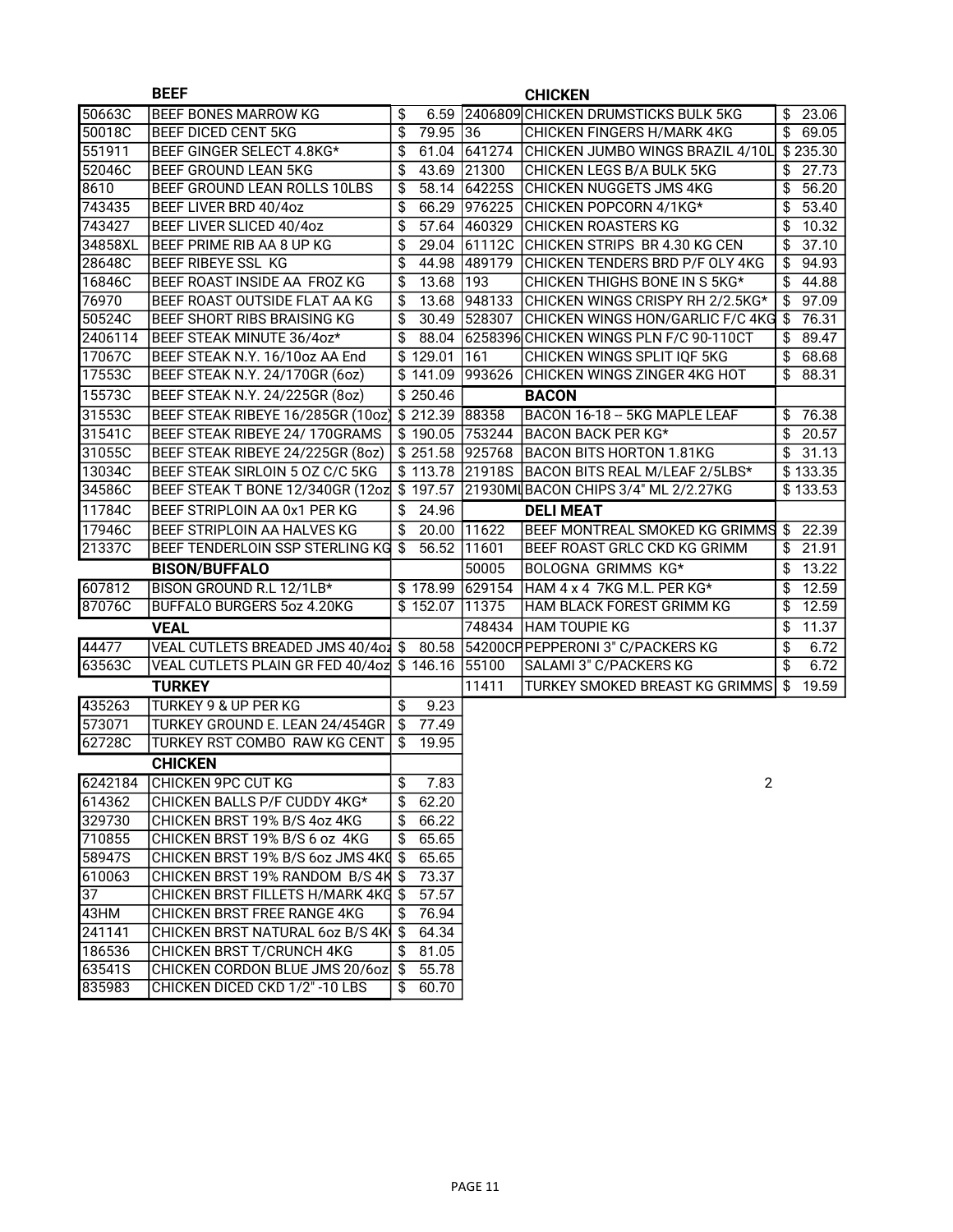## SAUSAGES, HOT DOGS, & SMOKIES FRIES

| 919936  | IBRATWURST BROWN&SERVE CKD 5.81KG    | \$           | 69.08 01007   | FRIES CRINKLE 3/8 6/5LBS CAVEN                                            | \$                       | 66.04          |
|---------|--------------------------------------|--------------|---------------|---------------------------------------------------------------------------|--------------------------|----------------|
| 685529  | SAUSAGE BEEF 7/1 M.L 5KG             | \$           | 96.24 216176  | <b>FRIES LATTICE SPICY MCC 24LBS</b>                                      | \$                       | 67.45          |
| 1063S   | SAUSAGE CHORIZO ML 5.5KG             | \$           | 83.38 6326979 | FRIES LATTICE W/ SKIN F.C 6/4L                                            | \$                       | 76.82          |
| 3398HF  | SAUSAGE DBL SM FARM HARV 4CNT 5KG    | \$<br>62.70  | 01002         | FRIES S/C 3/8 CAV 6/5LBS                                                  | \$                       | 66.04          |
| 12325   | SAUSAGE GARLIC COIL GRIMMS 12/300GR* | \$<br>64.99  | 05315         | FRIES S/C 3/8 COATED 6/4.5 LBS                                            | \$                       | 58.00          |
| 64560CP | SAUSAGE ITALIAN MILD 5KG             | 63.78<br>\$  | 01005         | FRIES S/C 7/16 SKIN ON 6/5LB D                                            | \$                       | 65.88          |
| 48135S  | SAUSAGE PORK & BEEF ML 5KG           | \$<br>61.84  | 01001         | FRIES SHOE STRING 9/32" 6/4.5LB                                           | \$                       | 59.33          |
| 88366M  | SAUSAGE PORK OLYMPIC 5KG             | \$<br>57.29  | 792689        | FRIES SPICY SPIRALS MCCAIN 6/4LB                                          | \$                       | 78.16          |
| 268417  | SAUSAGE ROLLS RAW 4oz CRL 8/12E      | \$<br>102.93 | 00051         | FRIES SWEET POT JERSEYSHORE 6/2.5LB                                       | \$                       | 67.84          |
| 253583  | SAUSAGE ROUNDS CKD M.L. 5KG          | \$<br>81.19  | 05998         | FRIES WEDGE SEASONED CAV 6/5LB                                            | \$                       | 77.80          |
| 18465   | WIENERS 6" 5/1LB 24326 5KG           | \$<br>57.71  | 522607        | POTATO PUFFS MCCAIN 6/5LB                                                 | \$                       | 93.35          |
| 11088S  | WIENERS 7" A/B JMS 4CT 5.44KG        | \$           | 72.95 35490   | POTATO CRINKLE MEDALLIONS 6/4 LBS                                         | \$                       | 20.00          |
| 3315HF  | <b>WIENERS REG BBQ 60140 HARVEST</b> | \$           | 56.45 20455   | POTATO KETTLE CHIPS CAV 6/5LBS                                            | \$                       | 96.30          |
| 592311  | WIENERS REG C.M. 12/450GR            | 69.90<br>\$  |               | <b>HASHBROWNS</b>                                                         |                          |                |
| 7668    | SMOKIES 3CNT BURNS 7" 6.7KG          | \$           | 97.80 41565   | HASHBROWN STICKS 6/4LBS CAVENDISH                                         | \$                       | 45.69          |
| 3364AHF | SMOKIES 4CNT 44PK 70103 ROLLER       | \$           | 56.45 346759  | HASHBROWNS DRY IDAHOAN 6/2.125                                            | $\overline{\$}$          | 86.72          |
|         | <b>PORK</b>                          |              | 34510         | HASHBROWNS PATTIE CAV 30LB                                                | \$                       | 80.32          |
| 717041  | PORK BELLY RIND ON PER KG            | 15.89<br>\$  | 500652        | HASHBROWNS PATTIE TRIANGLE 30LBS                                          | $\overline{\$}$          | 94.09          |
| 18376S  | <b>PORK BITES 4KG JMS</b>            | \$           | 70.90 05999   | HASHBROWNS SEASONED DICED 6/5L                                            | \$                       | 79.78          |
| 57420   | PORK CHOPS 1/2" C/C 5oz ML 10L       | \$<br>80.75  | 872036        | HASHBROWNS SHRED THICK CUT 6/5LBS                                         | \$                       | 79.78          |
|         |                                      |              |               |                                                                           |                          |                |
| 12121   | PORK CHOPS 3/4" C/C KG SEPCO         | \$<br>12.91  |               | <b>ICE CREAM</b>                                                          |                          |                |
| 297077  | PORK CUTLETS BRD DIAMOND 40/4oz      | \$           |               | 71.40 11251759 ICRM BLACK CHERRY 11.4L                                    | \$                       | 38.91          |
| 777672  | PORK GROUND LEAN 2/2.5KG*            | \$<br>62.51  |               | 11251758 ICRM BOOBOO BUBBLE 11.4L                                         | \$                       | 38.91          |
| 13765ML | <b>PORK LEG NETTED BNLS KG</b>       | \$           |               | 7.43 11252165 ICRM CHOC CHIP/COOKIE DOUGH 11                              | \$                       | 38.91          |
| 50700C  | PORK LOIN BCK BNLS PER KG            | \$<br>9.59   |               | 11251839 ICRM CHOC P/BUTTER CUP 11.4L                                     | \$                       | 38.91          |
| 50792C  | PORK RIBS BACK 16 - 20 DANISH        | \$           |               | 158.62 11251742 ICRM CHOCOLATE NESTLE 11.4L                               | \$                       | 38.91          |
| 407007  | PORK RIBS BONE IN SEA SALT/PEP 2/2KG | \$           |               | 67.59 11252164 ICRM COOKIES & CREAM 11.4L                                 | $\overline{\mathcal{L}}$ | 38.91          |
| 580274  | PORK RIBS DRY GARLIC BNLS P/F 5KG    | \$<br>64.75  |               | 11251757 ICRM COTTON CANDY 11.4L                                          | \$                       | 38.91          |
| 65676C  | PORK SHOULDER BNLS KG                | \$<br>8.29   |               | 11251822 ICRM FR VANILLA 11.4L                                            | \$                       | 38.91          |
| 54222C  | PORK TENDERLOIN PER KG               | \$<br>12.67  |               | 12321969 ICRM HEAVENLY HASH 11.4L                                         | \$                       | 38.91          |
|         | <b>LAMB</b>                          |              |               | 12321973 ICRM KIT KAT 11.4L                                               | \$                       | 38.91          |
| 63479C  | LAMB LEG BONELESS KG*                | \$           |               | 20.05 11251760 ICRM MAPLE WALNUT 11.4L                                    | $\overline{\$}$          | 38.91          |
| 62986C  | LAMB RACKS 14/16 FRENCH KG NZ        | \$           |               | 53.52 12305022 ICRM MINT CHOC CHIP 11.4L                                  | $\overline{\$}$          | 38.91          |
|         | <b>LASAGNA &amp; CABBAGE ROLLS</b>   |              |               | 11251819   ICRM ROLO 11.4L                                                | \$                       | 38.91          |
| 524108  | LASAGNA VEG H&S CAMP 4/5.75#         |              |               | \$126.41 11251745 ICRM SALTED CARAMEL 11.4L                               | \$                       | 38.91          |
| 6256721 | LASAGNA W/MEAT CAMP 4/6#             |              |               | \$143.01 11251779 ICRM SPUMONI 11.4L                                      | \$                       | 38.91          |
| 525907  | CABBAGE ROLLS CAMP 4/5.5#            | \$146.39     |               | 11251743 ICRM STRAWBERRY 11.4L                                            | \$                       | 38.91          |
|         |                                      |              |               | 11251840 ICRM TIGER TIGER 11.4L                                           | $\overline{\$}$          | 38.91          |
|         |                                      |              |               | 11251944 ICRM TRIPLE CHOC BROWN 11.4L<br>11251815   ICRM VANILLA 11.4L FS | \$<br>\$                 | 38.91<br>38.91 |